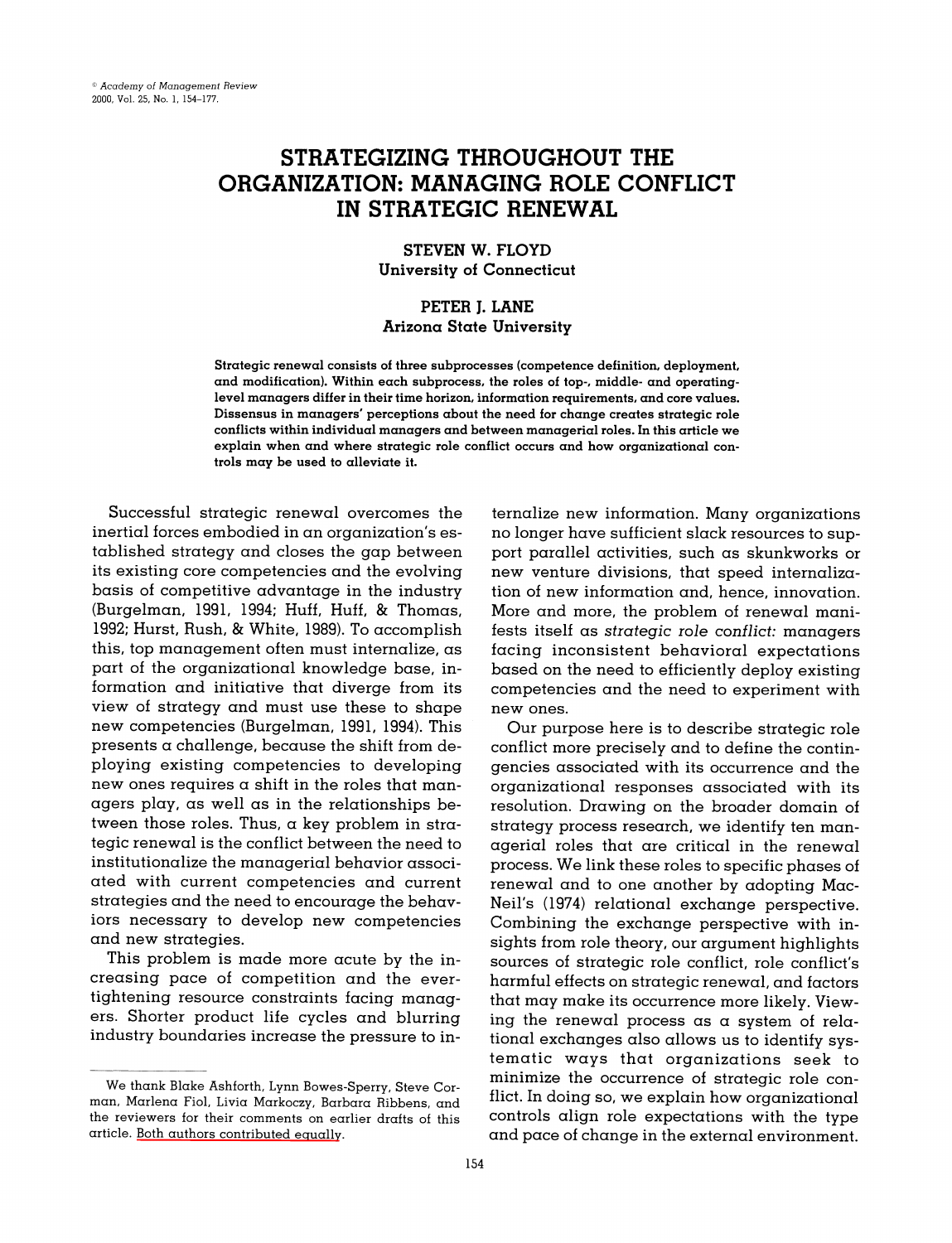**Our fundamental thesis is that strategic role conflict is an inevitable by-product of environmental change and that it can be minimized but not eliminated. We do not assume that individuals are passive objects whose roles can be manipulated by the organization for its own ends (Stryker & Statham, 1985). Rather, we assume that others' expectations provide broad imperatives within which the details of roles can be worked out (Ashforth & Saks, 1995; Biddle, 1986). Minimizing strategic role conflict requires identifying and managing those broad imperatives in order to improve the effectiveness of strategic renewal.** 

## **THE CONCEPT OF STRATEGIC RENEWAL**

**The term strategic renewal has come to be identified with evolutionary models of strategic change (Barnett & Burgelman, 1996; Burgelman, 1983b; Huff et al., 1992; Nelson & Winter, 1982). These models depict renewal as an iterative process of belief, action, and learning, with the purpose of aligning the organization's strategy with changing environmental circumstances (Doz, 1996; Huff et al., 1992; Johnson, 1988). Factors that challenge the viability of current strategy create stress, which interacts with inertial forces in the organization to produce a punctuated equilibrium pattern of change. Long periods of incremental adjustment (single-loop learning) are broken by bursts of revolutionary change (double-loop learning; Argyris, 1976; Gersick, 1991; Tushman & Anderson, 1986).** 

**Burgelman's conceptualization (1983a, 1991, 1994, 1996) goes further than this. Burgelman explicitly adopts the variation-selection-retention framework from general evolutionary theory, thereby adapting the tenets of population ecology (Aldrich, 1979; Hannan & Freeman, 1989) to the intraorganizational environment. An organization's escape from the forces of environmental selection is possible only if the internal selection environment generates a sufficient variety of autonomous strategic initiatives. These experiments with new skills or market opportunities diverge from official strategy and are triggered by shifts in factor or product markets. Autonomous initiatives provide "early warning signals" of the need for change and simultaneously lay the foundation for the organization's response.** 

**Our own definition of strategic renewal is consistent with Burgelman's view, but somewhat broader than his. Strategic renewal is an evolutionary process associated with promoting, accommodating, and utilizing new knowledge and innovative behavior in order to bring about change in an organization's core competencies and/or a change in its product market domain (Burgelman, 1991; Huff et al., 1992; Hurst et al., 1989). This definition builds on Burgelman's (1991) assertion that successful changes in organizational domain are preceded by bottom-up learning and internal selection. Unless preceded by learning, domain shifts increase the organization's vulnerability to external selection and expose it to significant survival risk (March, 1981; Singh, 1986). Making this connection explicit expands the concept of renewal to include both change in core competencies and change in strategic position. There are two principle reasons for expanding the definition in this way.** 

**First, a theory of strategic renewal must recognize that maintaining adaptiveness requires both exploiting existing competencies and exploring new ones-and, more important, that these two facets of organizational learning are inseparable (Levinthal & March, 1993). Core competencies are socially complex combinations of assets, knowledge, and skills that underlie an organization's ability to deliver valued products and services, and help distinguish it from its competitors (Barney, 1991; Leonard-Barton, 1992; Prahalad & Hamel, 1990). Strategic position, however, refers to the space within the product market domain occupied by a firm, as determined by its product scope and resource deployments relative to its competitors (Porter, 1980). Although they differ in time horizon, these two sources of competitive advantage are linked, because core competencies develop through path-dependent interactions with factor and product markets as the firm seeks distinctive ways to create customer value or to deliver value efficiently (Dierickx & Cool, 1989; Prahalad & Hamel, 1990).** 

**Second, a broad definition permits integration of recent conceptual developments in the strategy field (e.g., core competence and renewal) with the administrative systems and managerial behaviors required to support such concepts (Chakravarthy & Doz, 1992). Too often, strategy process theorists have "compartmentalized" key**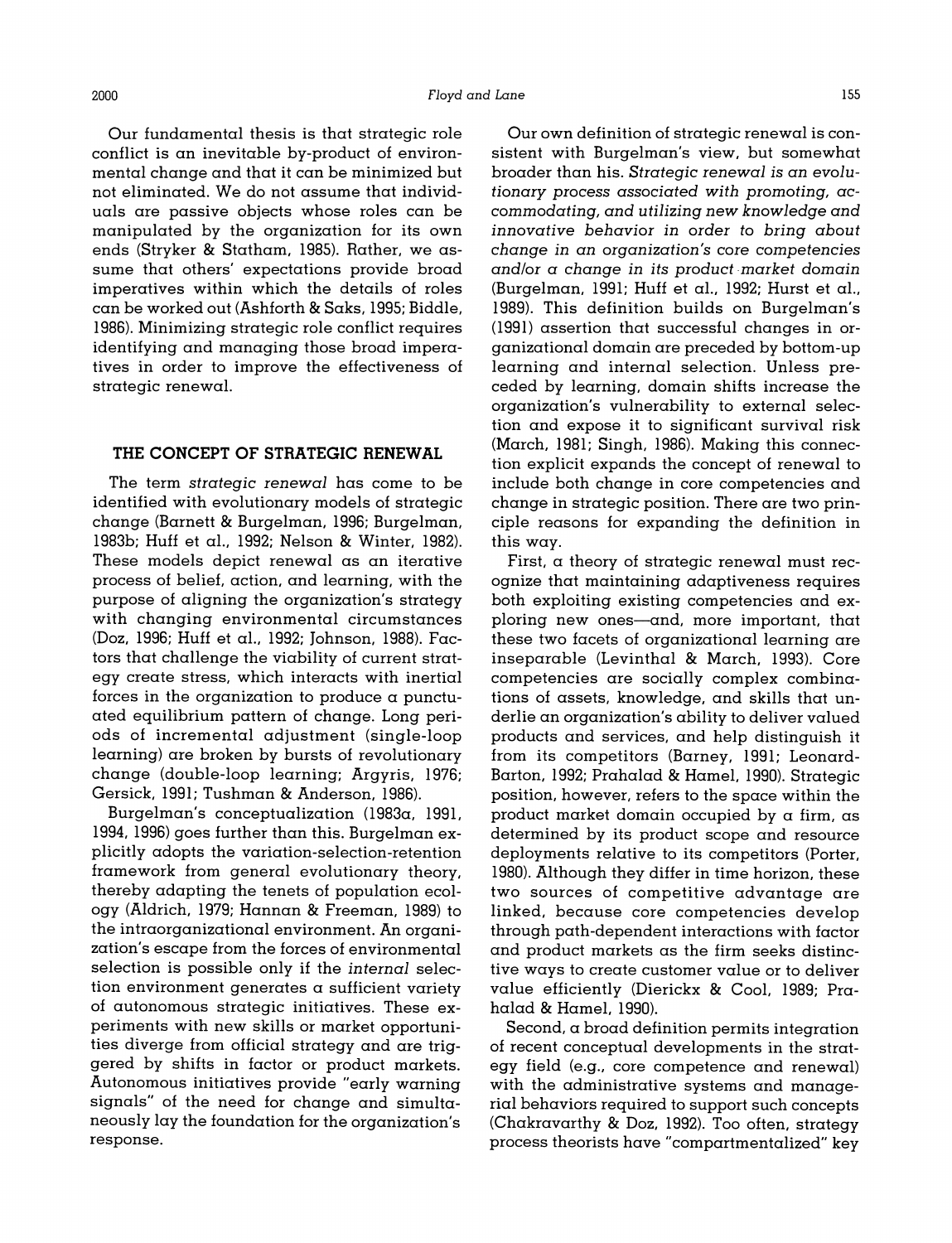**issues based on distinctions, such as formulation and implementation, that have proved troublesome (Chakravarthy & Doz, 1992: 9). In the present theory, however, we view the two sides of this dichotomy as interwoven aspects of the strategy process (Burgelman, 1983a; Mintzberg, 1978).** 

# **STRATEGIC RENEWAL SUBPROCESSES**

**Previous literature and our definition of strategic renewal suggest three subprocesses that can be differentiated according to their outcomes: competence deployment, competence modification, and competence definition. Each of these can be linked to a sequence of events and behaviors documented in the strategy literature.** 

**Competence deployment is the synoptic process wherein managers deploy resources to venture into new product market arenas or to reinforce an existing product market position (Hamel & Prahalad, 1989; Levinthal & March, 1993; Mehra & Floyd, 1998). Managerial activity involves adjustments to organizational structure, systems, and people to fit the strategy. Change is based on an established strategic principle (Johnson, 1988) and is guided by an accepted definition of strategic ends and means (Hrebiniak & Joyce, 1984), often in the form of a formal strategic plan. First-order change (Argyris, 1977) is the rule, and the strategy itself remains substantially unquestioned. For deployment to occur, an organization must have already learned the necessary competencies (Nelson, 1991); otherwise, it faces the prospect of attempting to execute a strategy without needed resources (Cool & Schendel, 1988).** 

**Competence modification is the process wherein managers recognize the need for change; question the organization's existing strategy and/or competencies; and encourage emergent, adaptive behavior (Huff et al., 1992: 61). Typically, the questioning begins with dayto-day decisions. Established routines and behaviors no longer seem to fit the circumstances in the external environment. Therefore, managerial attention shifts away from deploying existing competencies toward assessing the utility of the organization's resources or the desirability of the strategy itself. In this context members of the organization may raise a variety of issues (Dutton & Ashford, 1993; Dutton & Jackson, 1987),** 

**and individual perspectives toward the need for change may differ, depending on such factors as a manager's formal position (Floyd & Wooldridge, 1997). While strategy is in flux, managers may back off the formal plan, relax control systems, and encourage mutual adjustment as a means of coordination (Bower, 1970; Chakravarthy, 1982; Floyd & Wooldridge, 1992).** 

**Although the modification subprocess produces organizational flexibility, it is not sustainable in the long run. Without a clear strategy and focused resource commitments, organizations fall behind on the learning curve, failing to take advantage of relevant economies and rapidly becoming less efficient than their competitors (Miles & Snow, 1978; Porter, 1980). Except in the most benign environments, therefore, managers in the dominant coalition must ultimately decide either to pursue major change or to redouble their commitment to the status quo ante (Cyert & March, 1963; Huff et al., 1992).** 

**Competence definition is the subprocess wherein managers encourage experimentation with new skills and exploration of new market opportunities. Both the formal business definition (strategic position) and how the organization competes (core competencies) are contestable. In Burgelman's (1983a,b) terms, competence definition represents the autonomous loop of strategic behavior. A variety of initiatives may be explored, each of which may make different assumptions, identify different problems, and propose different resolutions (Huff et al., 1992). After a period of gestation, coalitions may form around certain alternatives, some of which may then be advocated as formal proposals (Narayanan & Fahey, 1982). Even before formal approval, members may begin to change their behavior in ways consistent with the proposed direction (Burgelman, 1996; Huff et al., 1992).** 

**Ultimately, one or more of the initiatives are formally authorized. The process of selection and choice, however, is typically more incremental than rational (Huff et al., 1992; Quinn, 1980). Before accepting change, managers must come to appreciate the stresses in the environment or organization that create the need for change. Ideas come out over a period of time in formal and informal conversations (Westley, 1990), which leads to a shared interpretation of the key issues and action agenda (Daft & Weick, 1984; Weick, 1995). The fine points of the new**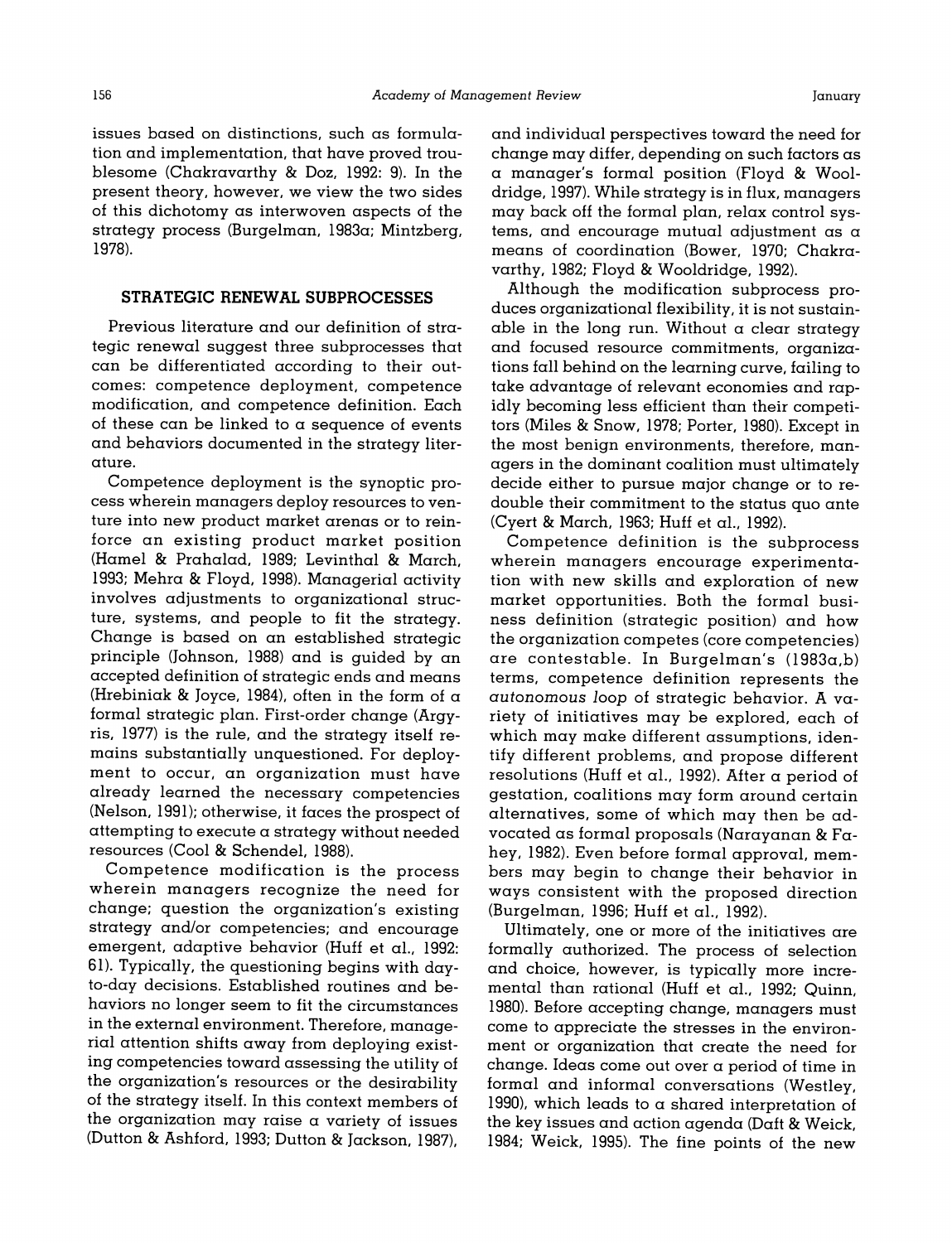**direction are developed through interactions among many people, each of whom has a piece of the knowledge needed to construct new routines (Huff et al., 1992; Nelson & Winter, 1982). Beyond understanding what needs to be done, managers must be willing to abandon old routines and make commitments to the new course of action (Wooldridge & Floyd, 1989). Although they may be proactive in setting the agenda (Quinn, 1980), top management usually defers a decision until substantive and political uncertainties are resolved (Burgelman, 1994).** 

**Mathematical models of strategic renewal suggest a natural sequence, beginning with the steady-state condition: competence deployment (Huff et al., 1992). As some members become dissatisfied with the status quo, the process moves to the competence modification phase. If the level of dissatisfaction increases sufficiently, the focus shifts to the competence definition phase, in which new competencies and/or strategies are envisioned and developed. Finally, this learning process provides the resource base for a renewed emphasis on competence deployment-perhaps with a "honeymoon" (competence modification) phase as the new strategy is tested prior to full-scale implementation.** 

**As in most areas of organizational research, however, the reality of strategic renewal is far messier than its theoretical description. Empirical research shows that firms follow a variety of sequences and that the subprocesses occur simultaneously (Bower, 1970; Burgelman, 1991, 1994; Kanter, 1983; Kidder, 1981). Consider Burgelman's (1994) study of Intel. The firm's official strategy called for deploying its competencies to expand and defend its position in memory chips, and a substantial cadre of managers was engaged in that process. At the same time, other managers were exploring new opportunities and developing new competencies involving microprocessors. A long period of questioning (competence modification) arose as management confronted this challenge to the official strategy. Thus, the renewal process involved different, and sometimes conflicting, managerial behaviors. Although messiness may be inevitable, the potential for sharp conflicts in the behaviors expected of managers raises the possibility that they will misunderstand their roles, work at cross-purposes, and thereby un-** **dermine the effectiveness of the strategic renewal process.** 

## **MANAGERS' ROLES IN STRATEGIC RENEWAL**

**A role is the set of behaviors that others expect of individuals in a certain context (Friedman & Podolny, 1992; Katz & Kahn, 1978; Nandram & Klandermans, 1993). The expectations may be overtly stated in terms of demands for and assessments of specific behaviors that are formally written down (Biddle, 1979, 1986), or they may take the form of covertly held, prescriptive norms, descriptive beliefs, and priorities. Such expectations define the modal behaviors of a role and form the basis of individuals' unique role interpretations (Eisenstadt, 1965; Graen, 1976). However, the more clearly expectations are articulated, the more likely the individuals performing a role will conform to those expectations (Fishbein & Ajzen, 1975; Stein, 1982; van de Vliert, 1981). Expectations for a given role do not arise in a vacuum but, rather, develop in the context of other interdependent behaviors and expectations that make up a social system. The observable behaviors of any role reflect that social system's underlying conceptual structure (Biddle, 1979) and its mindset or dominant logic (Prahalad & Bettis, 1986).** 

**Individuals play many roles in many contexts (Lobel, 1991; Lobel & St. Clair, 1992). However, the roles that emerge within organizations differ fundamentally from those arising from other social systems (Biddle, 1986; Katz & Kahn, 1978). Because organizations are task oriented, hierarchical, and preplanned, they tend to have a clearly defined formal structure (Biddle, 1979). Every organizational position is associated with certain roles and jobs that reflect expectations regarding the position's contribution to operational tasks and objectives (Merton, 1957). In most organizations, especially profit-oriented ones, these operational roles form a position's primary role set. Mintzberg suggests that managers' primary roles involve gathering and dissemination of information, making managers a nexus for information flows within the organization (1973: 56). Although these primary roles are common to all managers, the information content of the roles varies by hierarchical level, functional area, and business unit or department (Beyer, Chattopadhyay, George, Glick, &**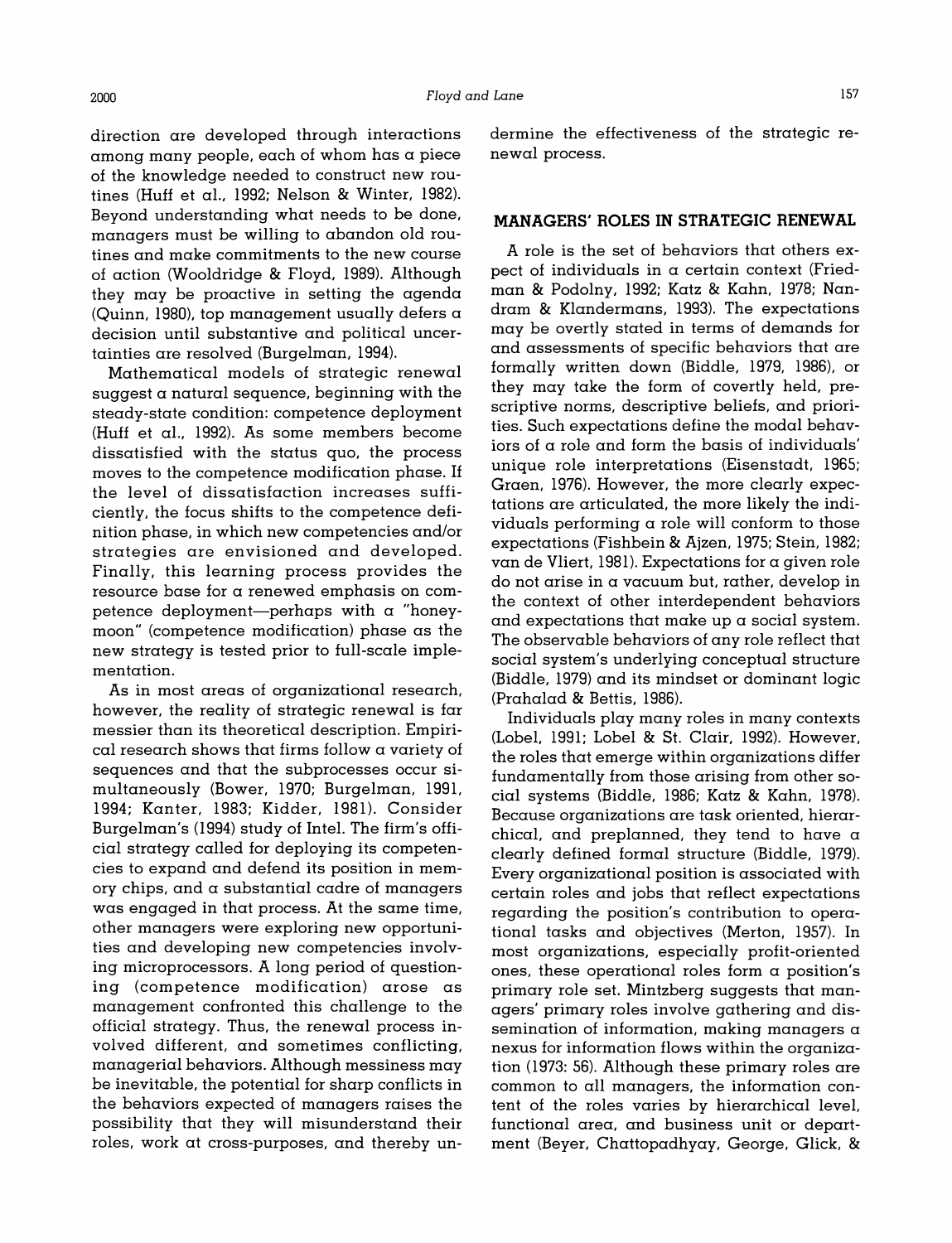**Pugliese, 1997; Dearborn & Simon, 1958; Ireland, Hitt, Bettis, & De Porras, 1987; Walsh, 1988).** 

**Organizational positions also have secondary roles: sets of behaviors that support the organization's objectives but that are less closely linked to the day-to-day operational functions of a position. Unlike primary role sets, secondary role sets are often neither explicitly defined nor overtly expected. Managers can have a variety of secondary roles, depending upon their area of expertise and position within the organization's hierarchy. However, every manager in an organization shares one related set of secondary roles: the roles they play in the organization's strategic processes. Here, too, the roles associated with a given management position will vary according to hierarchical level (i.e., operating management, middle management, or top management). However, unlike other secondary managerial roles, the strategic roles are linked across levels since they all involve the acquisition and exchange of information related to environmental change and the organization's response to it.** 

#### **Managers' Strategic Roles**

**A major component of strategy process research to date has been the identification of the strategic roles played by each level of management. Initially, this research consisted of field observations of managers in various strategic processes (e.g., Bower, 1970; Burgelman, 1983a,b; Kanter, 1983). More recently, strategy process scholars have begun to integrate these observations into theoretical models of strategic roles and strategy processes (e.g., Bartlett & Ghoshal, 1994, 1995a,b; Floyd & Wooldridge, 1992, 1997; Hart, 1992; Nonaka, 1994; Wooldridge & Floyd, 1990). Various modes or types of strategy processes have been identified, but researchers have not linked strategic roles to the subprocesses of strategic renewal.** 

**In Table 1 we present a distillation of previous findings in the form of ten specific roles that top, middle, and operating management perform as part of strategic renewal. While the role titles are our own conventions, they represent congruent sets of behaviors documented in prior research. Consistent with Mintzberg's (1973) and Kiesler and Sproull's (1982) findings, each of the ten roles involves processing information and taking action that facilitates organizational** 

**change. The top management roles (ratifying, directing, and recognizing) are decision-making roles. The middle management roles (championing, facilitating, synthesizing, and implementing) focus on communicating information between the operating and top levels of management. The operating management roles center on reacting to information from the factor and product markets (experimenting), from higher levels of management (conforming), or from both (responding).** 

**Clearly, there are elements of decision making, communicating, and reacting at every level, and there is often considerable overlap. Indeed, the operational definition of top-, middle-, and operating-level management varies considerably across organizational settings (Dutton & Ashford, 1993; Floyd & Wooldridge, 1992). Existing theory and the evidence from the studies cited in Table 1 suggest, however, that levels of management fundamentally differ in the type of information processed and the type of behavior expected. Although other strategic roles may exist, the extant literature suggests that these ten roles provide a grounded account of the managerial activities most salient to strategic renewal.** 

**Note that each set of the strategic roles depicted in Table 1 is fulfilled by a given level of management. An individual manager may play one or more strategic roles within a set at a given point in time. As managers progress in their careers, they are more likely to play multiple strategic roles. Indeed, it is through experience with a range of strategic roles that managers acquire the understanding of competencies and strategies needed for career advancement (Floyd & Wooldridge, 1996).** 

# **Strategic Roles, Renewal Subprocesses, and Organizational Learning**

**The literature describes renewal as an intensely social process, involving certain crucial interactions between levels of management. At the broadest level such interactions are intended to improve individual role performance and contribute to the organization's adaptability. Internalization of external information occurs as managers in operating roles encounter external circumstances in the course of experimenting with or responding or conforming to the requirements of a given strategy. Information from these bound-**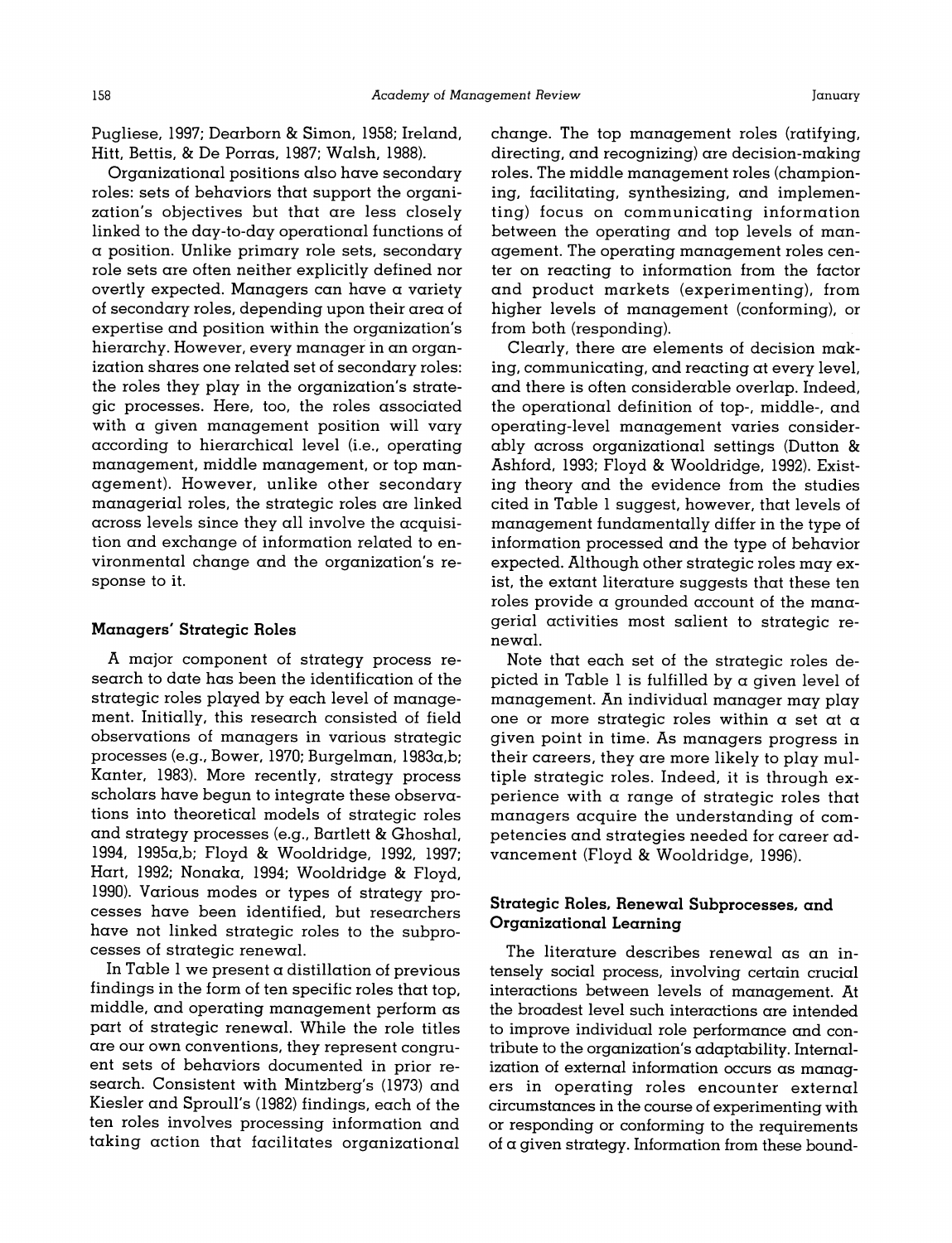**2000 Floyd and Lane 159** 

**TABLE 1 The Strategic Roles of Managers** 

| Roles                | Behaviors                                                                                                            | <b>Documenting Studies</b>                                                                       |  |
|----------------------|----------------------------------------------------------------------------------------------------------------------|--------------------------------------------------------------------------------------------------|--|
| Top management       |                                                                                                                      |                                                                                                  |  |
| Ratifying            | Articulate strategic intent<br>Monitor<br>Endorse and support                                                        | Hamel & Prahalad (1989)<br>Burgelman (1983a)<br>Hart (1992)                                      |  |
| Recognizing          | Recognize strategic potential<br>Set strategic direction<br>Empower and enable                                       | Burgelman (1991)<br>Mintzberg (1983)<br>Hart (1992)                                              |  |
| Directing            | Plan<br>Deploy resources<br>Command                                                                                  | Ansoff (1987)<br>Schendel & Hofer (1979)<br>Bourgeois & Brodwin (1984)                           |  |
| Middle management    |                                                                                                                      |                                                                                                  |  |
| Championing          | Nurture and advocate<br>Champion<br>Present alternatives to top management                                           | Bower (1970)<br>Burgelman, $(1983a,b; 1991)$<br>Wooldridge & Floyd (1990)                        |  |
| Synthesizing         | Categorize issues<br>Sell issues to top management<br>Blend strategic and hands-on information<br>Synthesize         | Dutton & Jackson (1983)<br>Dutton & Ashford (1993)<br>Nonαkα (1988)<br>Floyd & Wooldridge (1992) |  |
| Facilitating         | Nourish adaptability and shelter activity<br>Share information<br>Guide adaptation<br>Facilitate learning            | Bower (1970)<br>Mintzberg (1978)<br>Chakravarthy (1982)<br>Chakravarthy (1982)                   |  |
| Implementing         | Implement<br>Revise and adjust<br>Motivate and inspire; coach                                                        | Schendel & Hofer (1979)<br>Nutt (1987)<br>Hart (1992); Quinn (1980)                              |  |
| Operating management |                                                                                                                      |                                                                                                  |  |
| Experimenting        | Learn and improve<br>Link technical ability and need<br>Initiate autonomous initiatives<br>Experiment and take risks | Argyris & Schön (1978)<br>Burgelman $(1983a,b)$<br>Burgelman (1991)<br>Hart (1992)               |  |
| Adjusting            | Respond to the challenge                                                                                             | Hart (1992)                                                                                      |  |
| Conforming           | Be $\alpha$ good soldier<br>Bourgeois & Brodwin (1984)<br>Follow the system<br>Hart (1992)                           |                                                                                                  |  |

**ary-spanning interactions is a source of learning for the individual managers involved.** 

**The process of organizational learning occurs as novel information is communicated from operating-level managers to middle managers, whose strategic roles (championing, synthesizing, facilitating, and implementing) serve to mediate between divergent inputs, situational demands, and the existing strategy. This is a critical set of interactions, for middle managers are uniquely positioned to evaluate the value of information to the firm (Floyd & Wooldridge, 1992; Kanter, 1983). They have more knowledge of the firm's strategic** 

**situation than operating managers, as well as more familiarity with operational matters, factor markets, and product markets than top managers (Walsh, 1995). Middle managers are able to evaluate new information in the context of the firm's strategy, operations, and markets and thereby direct top managers' attention to and understanding of strategic issues (Dutton & Ashford, 1993; Dutton, Ashford, O'Neill, Hayes, & Wierba, 1997). As information moves upward within the hierarchy, therefore, it may be ratified by the power structure, recognized as the basis for change, or directed into official strategy (Burgelman, 1994).**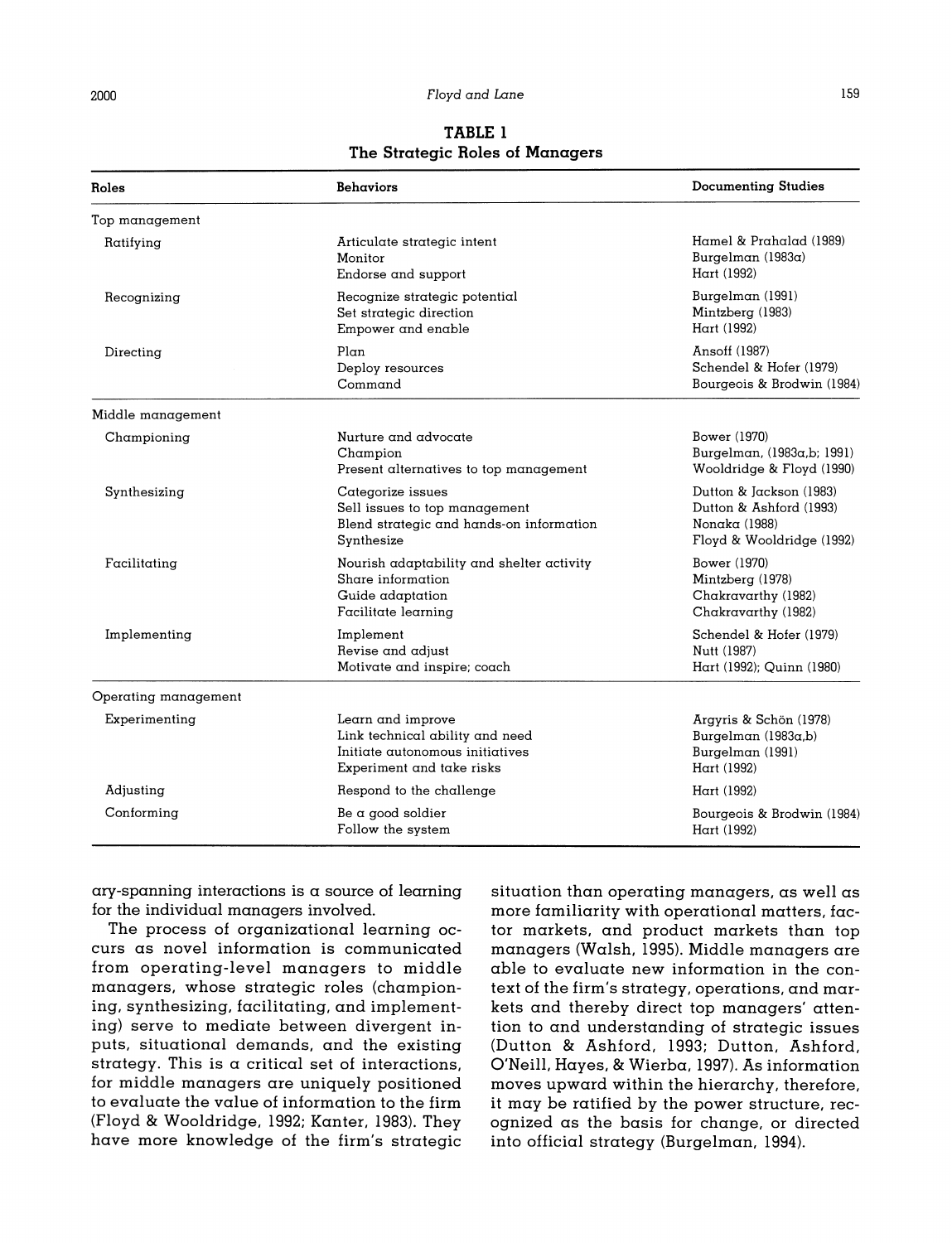

**FIGURE 1 Managerial Roles, Information Exchanges, and the Strategic Renewal Subprocesses** 

**Note: Arrows represent primary information exchanges within each subprocess.** 

**Describing renewal in these terms suggests that the managerial strategic roles can be mapped onto the renewal subprocesses. The key interactions between the roles and their correspondence to the renewal subprocesses are shown as arrows in Figure 1. The figure emphasizes vertical exchanges in order to capture the three subprocesses of renewal: core competence definition, deployment, and modification. Following Commons' (1934) approach, we depict the interactions in the model as linear and sequential. In reality, social exchanges occur laterally as well as hierarchically, and simultaneously as well as iteratively, between managers acting within these roles. The purpose of the model is not to represent all possible information exchanges but, rather, to capture those interactions most critical to the renewal process within an organization at the business-unit level of analysis. We describe these further in Table 2, which presents a brief narrative description of each subprocess, emphasizing the most salient strategic roles and information exchanges.** 

**The system of roles and exchanges in Figure 1 offers a description of how organizations create, transfer, and coordinate knowledge (Grant, 1996; Nonaka, 1994; Spender, 1996). As Nonaka observes, "Although ideas are formed in the minds of individuals, interaction between individuals typically plays a critical role in developing these ideas," and it is through "communities of interaction" that new organizational knowledge is developed (1994: 15). The substance of each role is significant, because it represents the knowledge and information that managers accumulate and communicate in the renewal process. Importantly, this view portrays organizational knowledge essentially**although not exclusively-as a socially con**structed phenomenon (Weick, 1995), "resting in the organizing of human resources" (Kogut & Zander, 1992: 385). However, the socially constructed nature of organizational knowledge does not rule out the existence of an objective reality (Weick, 1995). This ontological assumption is important, given the strategy literature's focus on objective environmental conditions.**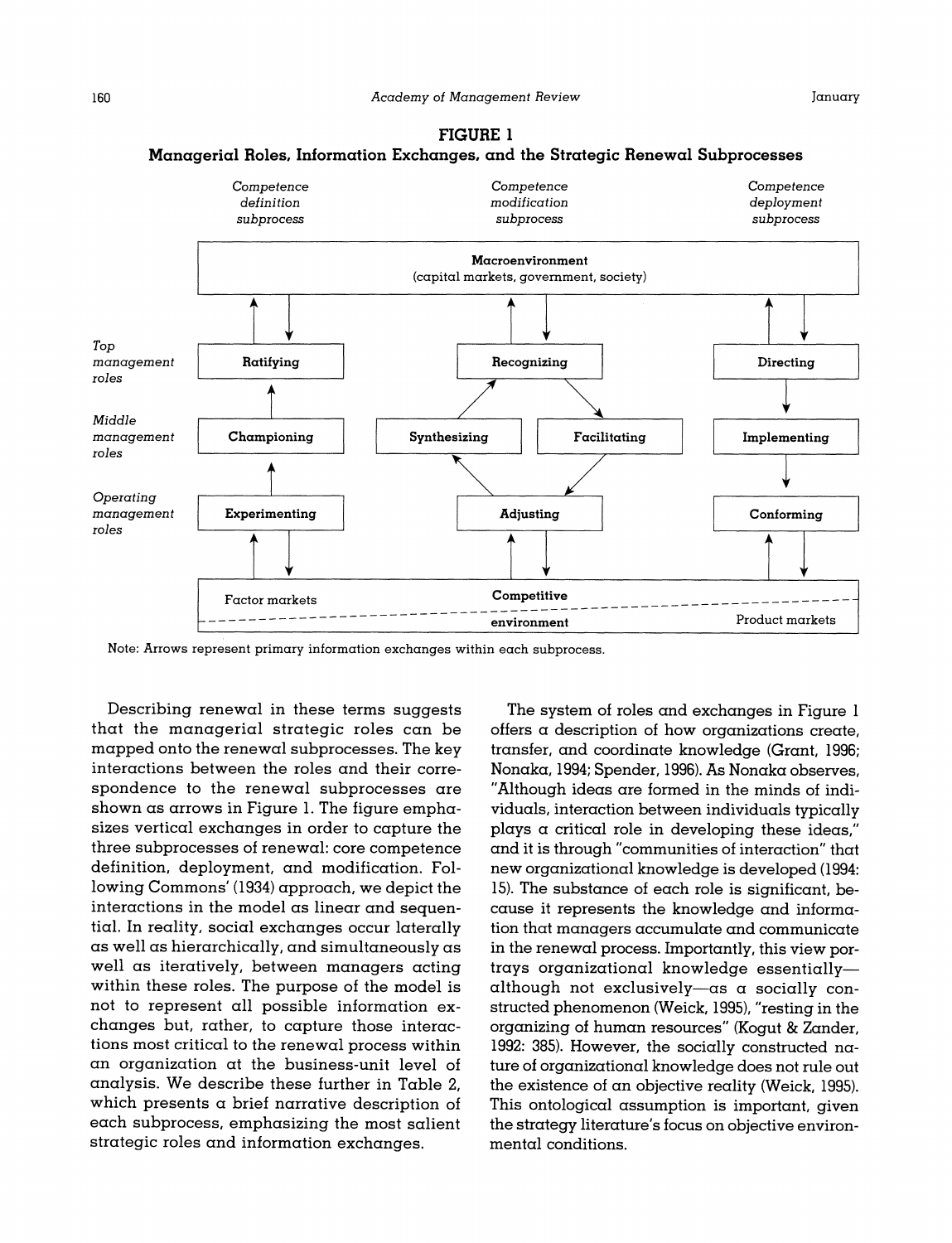## **TABLE 2**  Strategic Roles Within the Strategic Renewal Subprocesses<sup>a</sup>

#### **The Competence Definition Subprocess**

**At any point in time, it is difficult to predict which competencies will be valuable in future competitive environments. Top management, therefore, is not in a position to make major commitments for developing future competencies. Decisions to acquire needed assets and skills are initiated at operating levels by managers experimenting with novel solutions to emerging problems. Based on their greater knowledge of the organization's strategic context, middle managers are able to evaluate the long-term implications of such experiments, and they become advocates by championing the most promising ones as initiatives to top management. Top management possesses the most complete understanding of the strategic context. This allows them to evaluate the initiatives that emerge from across the organization and shape new competencies by ratifying the initiatives that together have the most potential to meet the challenges emerging from the competitive environment. As the set of available resources expands, top management is likely to redefine the official strategy in pursuit of opportunities to leverage the expanding knowledge base.** 

#### **The Competence Deployment Subprocess**

**The deployment of organizational competencies begins with top management's directing the allocation of resources in pursuit of or to reinforce a particular strategic position. Top management's approval is required prior to the commitment of significant resources. Top managers are called on to decide which competencies from the accumulated resource stocks are needed to achieve a given strategy. Once the commitment is made, middle managers are expected to put into place the necessary structure, people, and systems needed for implementing the strategy. This may involve the acquisition of additional resources, but within strategy deployment, these decisions mainly concern increasing the scale of an existing competence, rather than the development of a new competence. Operating managers, then, are expected to adapt their operating procedures and policies to ensure that their units are conforming to the chosen direction.** 

#### **The Competence Modification Subprocess**

**Top management ratifies initiatives and provides direction based on a set of assumptions about conditions in the environment. Changes that violate these assumptions cause established routines to break down and, accordingly, lead operating managers to adjust their own behavior and that of their subordinates. Middle managers may need to shelter these unplanned activities by modifying formal controls and by relying on mutual adjustment as means of coordination, thereby facilitating the needed organizational flexibility. If circumstances continue to defy established routines, managers may begin to question the viability of the existing strategy. Middle managers, in particular, are in a good position to see the pattern of events and are likely to play a critical role in synthesizing relevant information for top management. Top management's role under such circumstances involves recognizing whether the situation calls for structural realignment or for significant strategic change.** 

**<sup>a</sup>The strategic roles most salient to each subprocess are in boldface.** 

## **Strategic Renewal As a System of Relational Exchanges**

**Given the importance of social interactions to knowledge development and organizational learning, we believe that renewal can be understood best as a system of relational or social exchanges (Commons, 1934; Dwyer, Schurr, & Oh, 1987; MacNeil, 1974; Ring & Van de Ven, 1989, 1994; Rousseau, 1990). The concepts of exchange and transaction are not synonymous but refer to interactions in different contexts. MacNeil, for example, argues that in transactional exchanges, current events will be "viewed separately from events preceding and following [them], indeed from other events accompanying them temporally" (1974: 694). Conversely, an exchange that is part of "an ongoing dynamic state, no segment of which-past, present, future-can sensibly be viewed independently from other segments" (1974: 695) is said to be relational.** 

**We adopt the exchange perspective, rather than the more common bounded rationality or political decision-making views of the strategy process, because those frameworks offer little explanation for how organizations develop new competencies. Making exchanges the unit of analysis also helps to explain how information from an operating- or middle-level manager becomes a part of the firm's knowledge base and influences its strategy. Finally, because the concept of exchange is compatible with both the social and economic perspective on organizations, a theory built on that perspective is more likely to recognize both equity and efficiency as important outcomes.** 

#### **STRATEGIC ROLE CONFLICT**

**The variety of roles that individuals hold may entail a wide range of behaviors, owing to differences in context and differences in the expec-**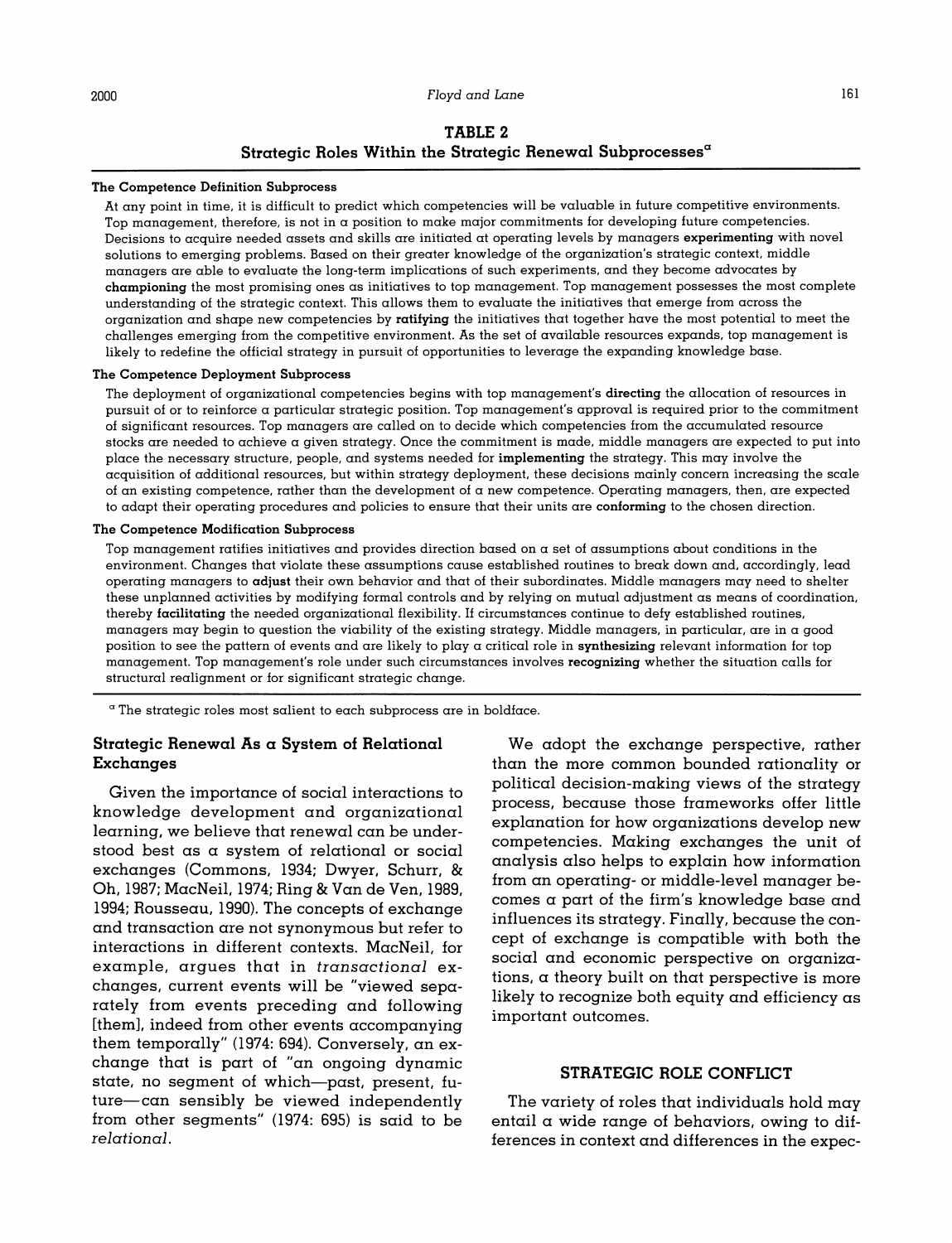**tations of the people with whom the individual interacts-the role senders (Gross, Mason, & McEachern, 1958; Nandram & Klandermans, 1993; Van de Vliert, 1981). In some cases this results in sets of behavioral norms that conflict in minor or even amusing ways (e.g., "Southerners" versus "Yankees" in the United States; Biddle, 1979: 196). In other cases, however, the differences in expectations are more extreme, and no clear commonality can be found. Biddle terms such conditions polarized dissensus (1979: 196-200). When dissensus poses problems for individuals holding multiple roles, it creates role conflict. Role conflict can occur from dissensus within an individual who holds multiple and conflict goals (within-individual or intrasender role conflict) and from dissensus between two or more individuals about which of multiple roles is appropriate (between-individual or intersender role conflict; Biddle, 1979: 197- 200). Role conflict researchers have emphasized conflicting expectations regarding behavioral norms, but polarized dissensus also can arise from disparate beliefs or priorities. Biddle (1979, 1986) argues that all three types of dissensus may create conflict and calls for holistic examinations of the problem.** 

**Whatever its locus (conflicts within individuals or between individuals) or its focus (norms, beliefs, or priorities), role conflict creates distress for the individual experiencing it. In their meta-analysis of ninety-six studies, Jackson and Schuler (1985) found role conflict to be negatively associated with six different aspects of job satisfaction and positively associated with tension, anxiety, propensity to leave the organization, and individual productivity. Research has not emphasized the implications of role conflict for organizational processes, such as strategic renewal, however. This is not surprising, since the theory and vocabulary in role research are focused less on social systems than on the "problems that must be faced by individuals who participate in them" (Biddle, 1979: 277).** 

**The exchange perspective can help identify the organizational implications of role conflict by making explicit the critical links between a role and its social system. Relational exchanges depend on reciprocity (Blau, 1964): an individual who supplies services to another obligates that person, and, to reciprocate, the second person furnishes benefits to the first. Thus, a system of relational exchanges like a strategic renewal** 

**subprocess constitutes a role-making system that defines a group's expectations of one another (Ashforth & Saks, 1996; Jones, 1986; Van Maanen & Schein, 1979).** 

**When individuals interact within well-defined roles, their interactions become more predictable, which increases the level of trust in the organization (Mayer, Davis, & Schoorman, 1995). Because trust leads to greater openness, information sharing, and learning (Argyris, 1976), high trust makes relational exchanges more efficient. In the absence of clear roles, however, interactions are less predictable, and the trust needed to facilitate exchange within the group is more difficult to develop. Furthermore, the less clearly defined the roles, the greater the stress created by role conflict and the more likely it is that individuals will use avoidance, lying, or organizational exit to cope with the stress (Biddle & Thomas, 1966; Gross et al., 1958; Grover, 1993; Hirschman, 1970; Kahn, Wolfe, Quinn, Snoek, & Rosenthal, 1964; van de Vliert, 1981). These three coping behaviors deprive the organization of timely access to needed information and, therefore, have the potential to disrupt organizational processes, such as strategic renewal.** 

## **Role Conflict in Strategic Renewal**

**Each renewal subprocess is associated with a set of strategic roles that differ in their relationship to the firm's existing strategy, as well as in their time horizon, core values, information requirements, and emotional tone. Put differently, the three subprocesses are distinguished by three internally consistent sets of norms, beliefs, and priorities (see Table 3).** 

**The competence deploying roles reinforce the existing strategy. They require leadership, followership, and a commitment to established norms. This leads to maximizing firm performance over the short run. Conversely, the competence defining roles seek to replace the existing strategy with a new vision of the firm. These roles depend upon innovation, risk taking, and impassioned exploration of new ideas to maximize firm performance over the long run. Falling in between these two extremes, in the competence modifying roles, managers attempt to assess the utility of the existing strategy and encourage emergent behavior. This subprocess lacks both the focus of competence deployment**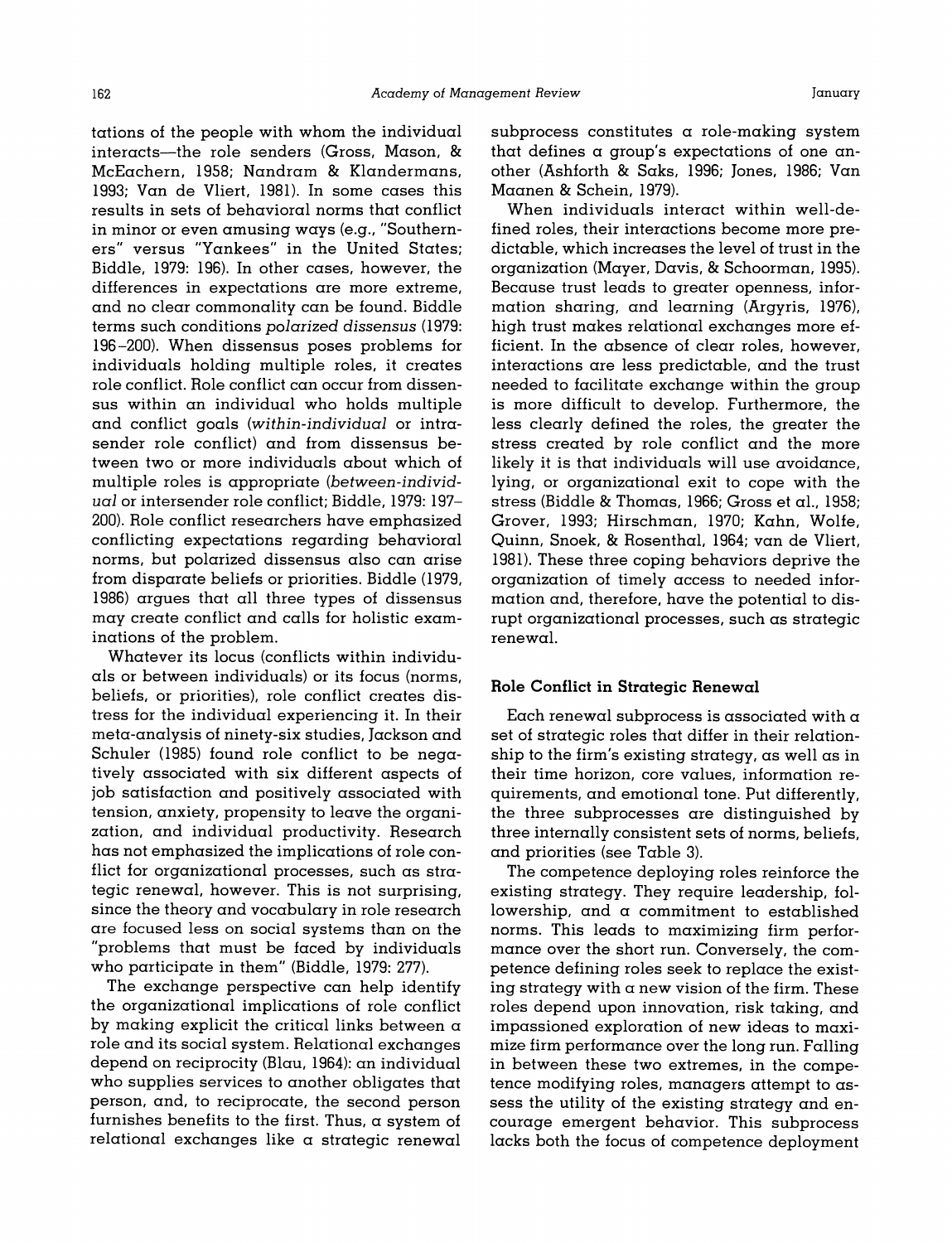| Dimension                           | <b>Competence Definition</b><br><b>Subprocess</b>                                               | <b>Competence Modification</b><br>Subprocess                                                                                                                                        | <b>Competence Deployment</b><br>Subprocess                                  |
|-------------------------------------|-------------------------------------------------------------------------------------------------|-------------------------------------------------------------------------------------------------------------------------------------------------------------------------------------|-----------------------------------------------------------------------------|
| Relationship to current<br>strategy | Divergent                                                                                       | Questioning                                                                                                                                                                         | Convergent                                                                  |
| Time horizon                        | Long term                                                                                       | Immediate                                                                                                                                                                           | Short term to intermediate                                                  |
| Core values and beliefs             | Innovation<br>Risk taking<br>Externally focused learning                                        | Pragmatism<br>Flexibility<br>Action taking                                                                                                                                          | Leadership<br>Variance reduction<br>Internally focused learning             |
| Information requirements            | Top: Vision of the future<br>Middle: Political and<br>substantive parameters of<br>the strategy | Top: Information on change<br>Middle: Substantive<br>information on environment,<br>organization, and<br>performance; political and<br>social information about the<br>organization | Top: Goals and strategies<br>Middle: Current organizational<br>capabilities |
|                                     | Operating: What works and<br>what does not                                                      | Operating: Developments in<br>technical and customer<br>communities                                                                                                                 | Operating: Action plans                                                     |
| Emotional tone                      | Impassioned exploration                                                                         | Tolerance for ambiguity                                                                                                                                                             | Focused commitment                                                          |

**TABLE 3 Sources of Strategic Role Conflict:**  Critical Differences Between the Strategic Renewal Subprocesses<sup>a</sup>

**<sup>a</sup>Descriptions of role requirements based on the studies summarized in Table 1.** 

**and the open-ended nature of competence definition. Competence modifying roles require a high tolerance for ambiguity and an acceptance of the need for pragmatism and flexibility in decision making. Such differences result in distinct role-making systems for each subprocess, thereby creating the potential for conflict between their role sets.** 

**In stable situations a high level of clarity and consensus about managers' competence deployment roles is likely to evolve. Consistency in the pattern of these exchanges over time substantially reduces interpersonal uncertainties, enhances trust, and minimizes the potential for opportunistic behavior. When environmental conditions change, however, managers are likely to feel pressure to meet the performance standards of two or more different role sets. This is because changes in the environment become cues for change inside the organization (Weick, 1995). Depending on how managers notice and interpret such cues, they may be uncertain about whether change is appropriate; what kind of change is appropriate; and, therefore, which strategic role is expected.** 

**What managers extract as a cue and how they interpret it depend on their socialization and the current context (Ashforth & Fried, 1988; Ashforth** 

**& Saks, 1996; Weick, 1995). The context includes organizational-level factors, such as control systems and formal strategies, that induce managers to notice the same cues and to develop similar interpretations (Walsh, 1988). The variety of contexts faced by managers in large organizations (e.g. divisional, functional, or hierarchical), however, is likely to cause managers to notice different cues or to interpret the same cues differently (Weick, 1995).** 

**For example, when customers make unexpected demands, middle-level managers may be exposed to operating-level managers' calls for increased flexibility; seen from the operating-level perspective, the customers' demands may be signals of the need for permanent changes in strategy. Internally, however, top management's cues tend to come from middle management, and middle managers are likely to "filter" cues from the operating-level environment to suit their own interpretation or promote their own agenda (Dutton & Duncan, 1987; Dutton & Jackson, 1987; Floyd & Wooldridge, 1992; Ranson, Hinings, & Greenwood, 1980). Thus, whether top managers perceive the need for change and what kind of change they think is appropriate may depend on how middle managers interpret the situation. This interpretation**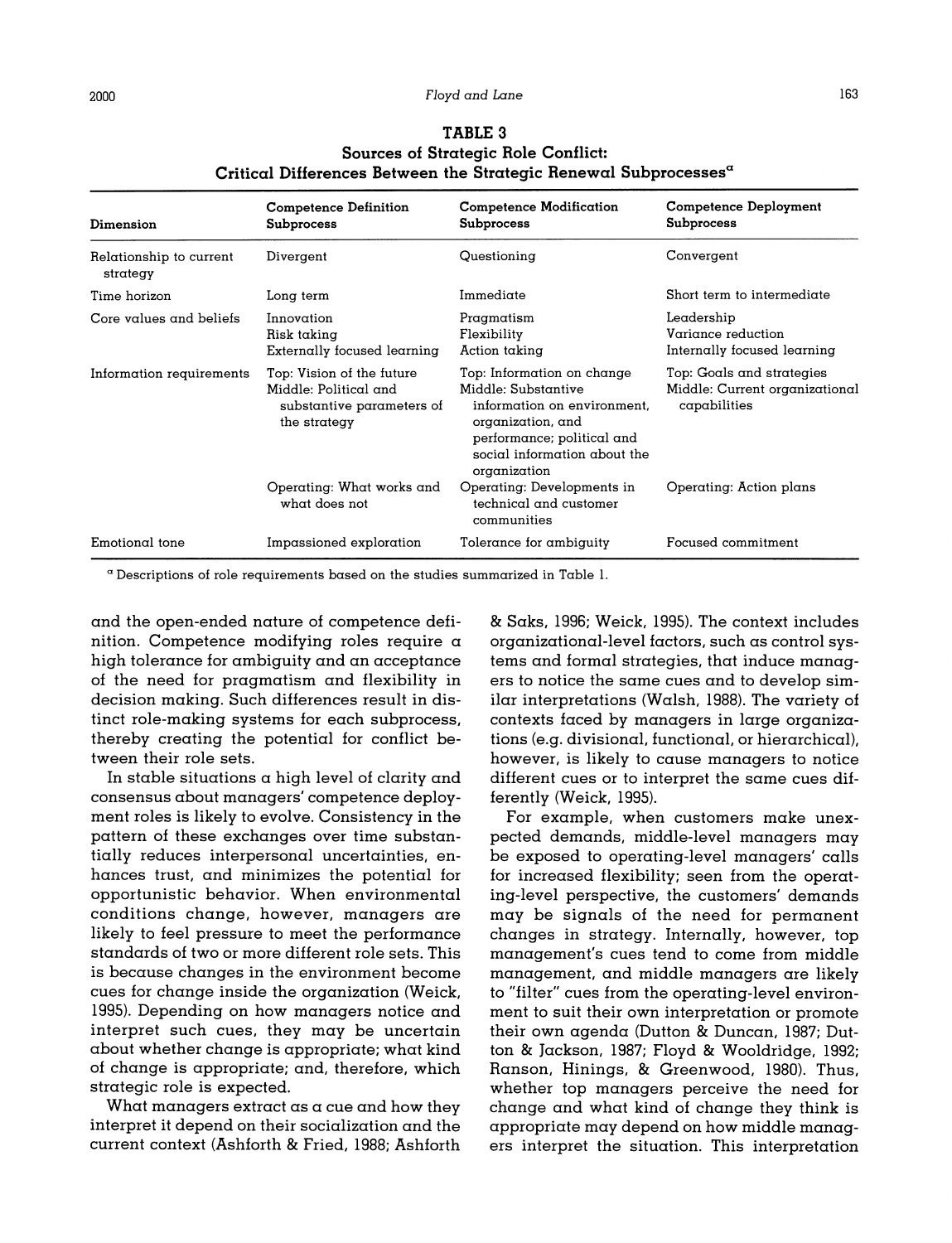**may or may not be consistent with operatinglevel perceptions, and these differences in perception increase the potential for role dissensus between levels of management.** 

**Under conditions of environmental change, therefore, managers are likely to have different perceptions about the need for organizational change and varying expectations about which renewal subprocess is appropriate (Huff et al., 1992). This leads to dissensus over which roles to enact and, as a result, inconsistent role-sending behavior. Indeed, the literature suggests that top managers send confusing signals about what strategic behavior is expected (Burgelman, 1983b; Kanter, 1983). When rapid technological change causes organizations to shift frequently in and out of the competence defining roles, top managers may expect one set of roles (e.g., implementing and conforming) while operatingand middle-level managers expect another (e.g., experimenting and championing). In such situations the role-making system may no longer provide predictability in relational exchanges. The difference in the norms, beliefs, and priorities associated with each renewal subprocess creates tension over which role to enact. This tension is what we term strategic role conflict.** 

**The role dissensus caused by environmental change undermines predictability in relational exchanges and weakens interpersonal trust. Lower levels of trust, in turn, increase the risk of opportunism among managers-in the form of dishonesty, infidelity, or shirking (Griesenger, 1990). Note that opportunism need not be real to be disruptive. Just the risk of opportunism can be enough to reduce the amount of information shared (Lane, Lyles, & Salk, 1998). Well-intended but unexpected behavior may be misinterpreted as opportunistic (Ghoshal & Moran, 1996). When members of a relational exchange system begin to perceive that others are acting opportunistically, trust breaks down even further, and the cycle of misinformation therefore tends to become negatively self-reinforcing.** 

**The greater the degree of change in the definition of competencies, or the more frequently the organization considers modifying them, the greater the potential for role dissensus, opportunism, and damage to relational exchanges (Dunnette, 1972). Thus, as environmental dynamism and the frequency of transitions between renewal subprocesses increase, the probability** 

**that strategic role conflict will occur also increases.** 

### **Strategic Role Conflict Within Individuals**

**Research on the role conflicts experienced by managers has produced somewhat contradictory results. On the one hand, there is empirical evidence that managers in boundary-spanning positions are more likely to experience role conflict (Friedman & Podolny, 1992; Kahn et al., 1964; Miles & Perreault, 1976; Whetten, 1978). On the other hand, there is no consistent evidence that role conflict is a problem for managers, especially top managers (Hamner & Tosi, 1974; House & Rizzo, 1972; Schuler, 1975, 1977). Thus, it is not readily apparent which managers are at the greatest risk of experiencing strategic role conflict.** 

**There is evidence from a number of nations that the potential for role conflict within managers is, in part, a function of the number of roles they are expected to play (Nandram & Klandermans, 1993; Peterson et al., 1995). When a manager fulfills only one strategic role, shifts between strategic renewal subprocesses may change the importance of that role but not lead to within-individual strategic role conflict. For example, the management of a research unit is primarily an experimenting role. If the organization shifts from competence definition to deployment, the experimental nature of research management does not change fundamentally, even though it may become less important. Conversely, when a manager plays multiple strategic roles, within-individual role conflict is more likely.** 

**As Figure 1 shows, middle management forms the hub through which most strategic information flows (Burgelman, 1994; Dutton & Ashford, 1993; Floyd & Wooldridge, 1992; Nonaka, 1991). This level of management fulfills the broadest range of strategic roles. In order to interact with operating management, middle managers must maintain a degree of technical competence and a detailed understanding of the organization's capabilities. To interact with top management, they must also understand the organization's goals and competitive strategy, as well as the political context in which these are developed. The complexity of information and number of potential interactions, therefore, are greater for**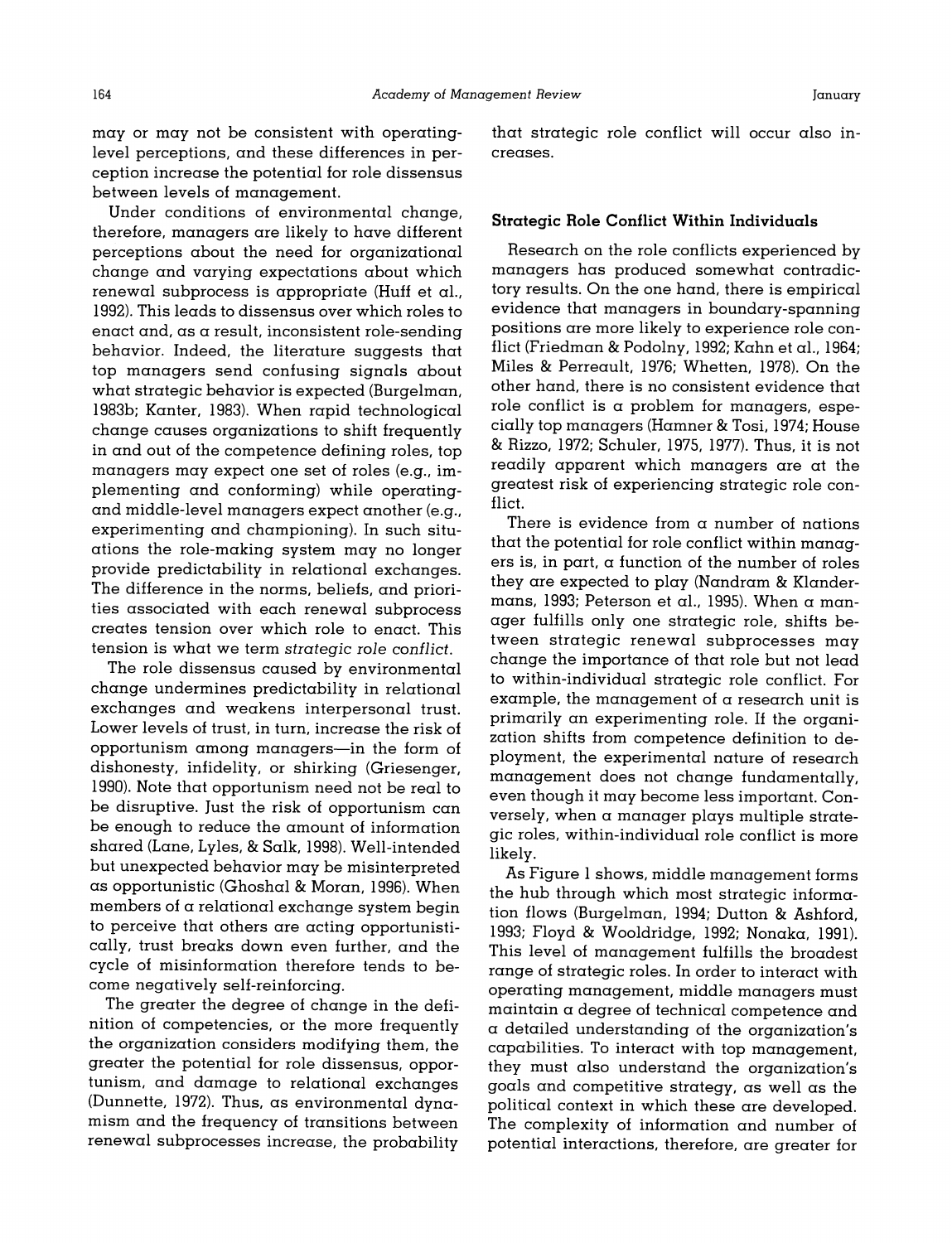**middle managers than for top- or operatinglevel managers.** 

**Although not all middle managers engage in the full range of roles and behaviors, the complex set of expectations juggled by them creates an increased risk of within-individual role conflict, compared to other levels of management. Note that downsizing concentrates the required strategic roles among a smaller pool of managers and increases the likelihood they will experience strategic role conflict. This may, in part, explain the stress felt by middle managers in the aftermath of downsizing (Brockner, Grover, Reed, DeWitt, & O'Malley, 1987; Floyd & Wooldridge, 1994, 1996).** 

> **Proposition 1: Middle managers are more likely to experience withinindividual strategic role conflict than managers at other levels.**

### **Strategic Role Conflict Between Individuals**

**As Biddle (1979) suggested, strategic role conflict results not only from role uncertainty within individuals but also from differing expectations held by individuals who interact (betweenindividual role conflict). In the present context between-individual role conflict may occur across two kinds of relationships: (1) exchanges between individuals of different managerial levels and (2) exchanges between individuals of the same management level. This distinction is important, because different factors affect the nature and extent of role conflict in vertical and horizontal relationships.** 

**Role conflict in vertical exchanges. The model of strategic renewal in Figure 1 suggests that the orientation of managers at different levels may help explain why role conflict occurs in vertical exchanges. Individuals in lower-level management tend to have knowledge related to newer areas of technical expertise, for example, and, therefore, are more likely to interpret cues in light of these issues. Top managers, however, tend to have expertise related to established technologies and are more likely to interpret cues from that perspective (Burgelman, 1991; Weick, 1995). In the context of strategic renewal, different types of technical expertise create differences in the mental frameworks held by managers at different levels. Different mindsets, in turn, cause managers to notice different cues, create different interpreta-** **tions of these cues, and develop different expectations for strategic change.** 

**Externally, the subenvironments associated with boundary-spanning activity at the three levels also may vary (Katz & Tushman, 1979; Thompson, 1967; Tushman & Scanlan, 1981). Boundary-spanning interactions at the operating level tend to focus on factor markets (technical concerns) or product markets (customer concerns; Friedman & Podolny, 1992; Thompson, 1967). Boundary spanning within top management, however, primarily focuses on the capital markets (shareholder concerns; Pfeffer & Salancik, 1978). Middle managers are expected to mediate between the two levels, and in this role they may focus on cues from any one or a combination of the three subenvironments. Thus, because operating-level managers are closer to customer concerns, they may be more likely to see the need for investing in new competencies sooner than top managers, who, taking their cue from capital markets, are more likely to prefer the status quo strategy (Burgelman, 1994).** 

**Thus, given different technical and environmental orientations, it is likely that managers from different levels will be likely to notice different environmental cues (Beyer et al., 1997; Dearborn & Simon, 1958; Ireland et al., 1987; Tushman & Romanelli, 1983; Walsh, 1988) and that they will have difference perceptions of the need for strategic change. Although such differ**ences may cause friction—even when the envi**ronment is relatively stable-when conditions are dynamic, these differences are more likely to manifest themselves in the form of strategic role conflict between managers at different levels.** 

> **Proposition 2: Strategic role conflict between individuals of different management levels is more likely to occur when environmental conditions are dynamic.**

**Role conflict in horizontal exchanges. Although the primary information flows within renewal are vertical, information also flows laterally within management levels to coordinate both operational and strategic activities. Middle managers attempting to champion a strategic initiative, for example, may need to develop political support from other middle managers in advance of making a formal proposal to top management (Bower, 1970; Floyd & Wooldridge, 1996; Kanter, 1983). Therefore, exchanges may**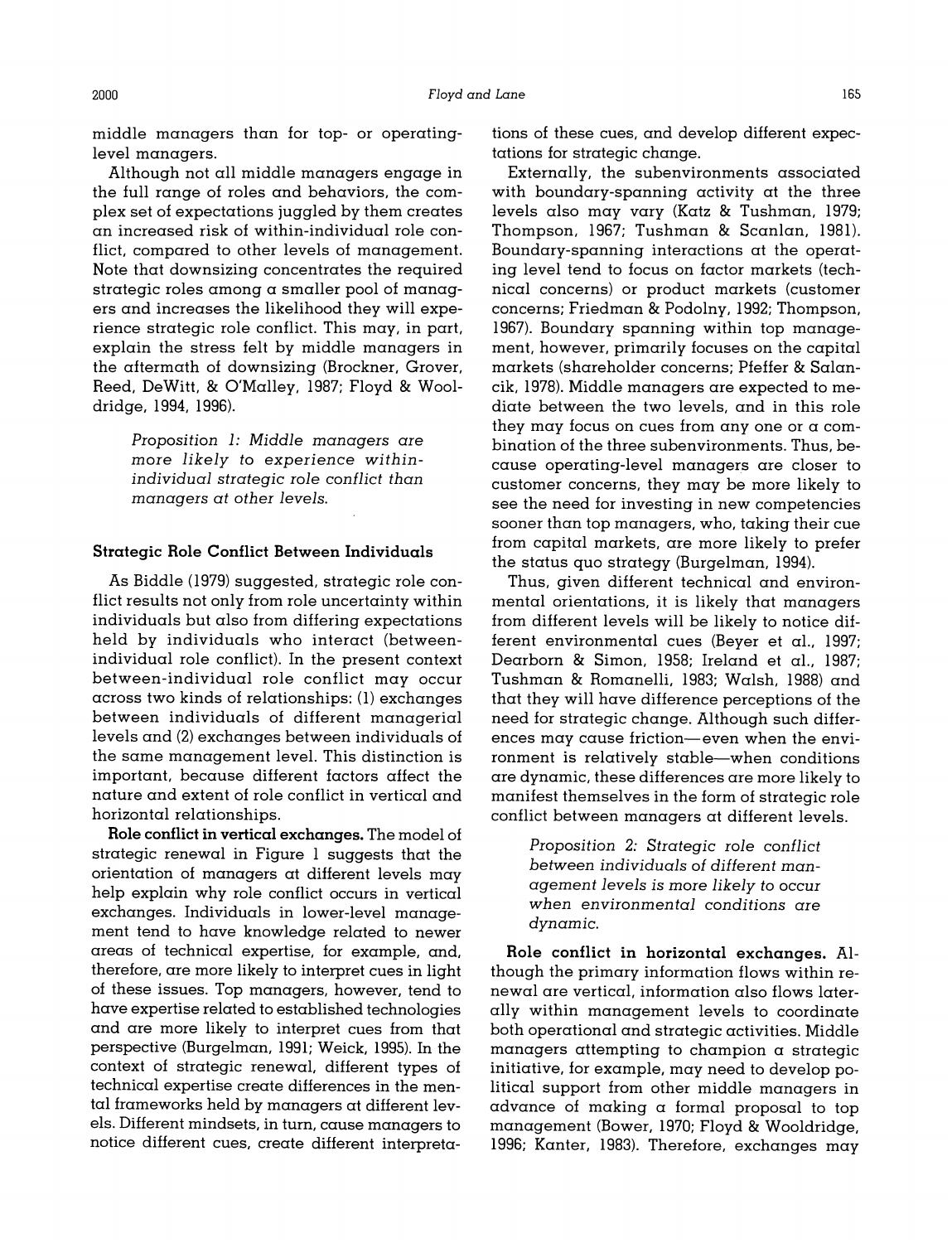**involve managers at the same level in different parts of the organization. In some cases differences in the orientation of subunits may cause different perceptions about the need for change (Dearborn & Simon, 1958; Walsh, 1988), which increases the uncertainty surrounding exchanges between managers in these subunits (Lewis & Weigert, 1985), thereby heightening the risk of role conflict.** 

**Another influence on managers' interpretation of events is the functional expertise that defines their primary organizational roles (Leonard-Barton, 1992; Starbuck & Milliken, 1988). Education and training can instill in individuals a strong identification with the specific expectations of their professional or occupational subcultures (Salaman, 1974; Trice & Beyer, 1993; Van Maanen & Barley, 1984). Occupational selfidentity is especially likely at the operational level, where managers' technical skills are most highly valued (Katz, 1974) and incentive systems typically reward effective supervision of technical or operational employees (Gomez-Mejia, Mc-Cann, & Page, 1985). Thus, operational managers in functional areas will tend to interpret environmental cues through their professional or occupational lenses and reach different conclusions as to appropriate roles and actions. Conversely, top management positions place little emphasis on narrow technical and operational skills and more on general conceptual and interpersonal skills (Katz, 1974). This weakens top managers' identification with their occupational subculture and lessens the risk of strategic role conflict.** 

> **Proposition 3: Strategic role conflict between individuals is more likely to occur in exchanges within operatinglevel management than in exchanges within top management.**

**Strategic role conflict appears to be less problematic for managers at the top of the organization, for several reasons (Shenkar & Zeira, 1992). First, there are fewer strategic roles for top management than for middle managers. This reduces the odds of different managers choosing different roles and increases the chances that they will have similar expectations about which roles are appropriate. Second, the number of top managers is far smaller than the number of middle- and operating-level managers, and this further reduces the potential for variations in role** 

**behavior. Third, as the most powerful managers, top managers are less likely than middle managers to feel the tension created by strategic role conflict.** 

**Strategic role conflict at the top is not nonexistent, however. In fact, research suggests that a heterogeneous set of perspectives within the top team should be expected in dynamic environments (Bourgeois, 1985; Dess & Origer, 1987; Priem, 1990), and the literature confirms a relationship between top managers' perceptions, their behavior, and strategic change (Ginsberg & Abrahamson, 1991; Gioia & Thomas, 1996; Thomas & McDaniel, 1990; Wiersema & Bantel, 1992). Importantly, when top managers' perceptions are in disagreement about the need for strategic change, it is likely that these role uncertainties will cascade to middle and operating levels. Failing to**  live up to top managers' expectations often **carries with it some form of formal sanction, and this means that other managers are likely to pay particular attention to role-sending behavior emanating from the top. When such signals are mixed, one can expect inconsistent perceptions among lower-level managers.** 

> **Proposition 4: Strategic role conflict within top management is likely to be associated with increased strategic role conflict at the middle and operating levels of management.**

# **MANAGING STRATEGIC ROLE CONFLICT TO FACILITATE STRATEGIC RENEWAL**

**Prior research provides limited guidance on how organizations can manage strategic role conflict. Some studies encourage organizations to create an informal, flexible, and autonomous work environment to reduce role conflict (e.g., Katz & Kahn, 1978; Raphael, 1965), whereas others suggest that increased formalization is appropriate (e.g., Kahn et al., 1964; Rizzo, House, & Lirtzman, 1970). More recently, Ashforth and Saks (1996) found evidence that organizations can reduce the role conflict experienced by newcomers through the use of systematic socialization tactics. The expectations communicated by such socialization are rooted in an organization's current context, and, over time, the expectations presented to newcomers also will change. This creates the potential for role con-**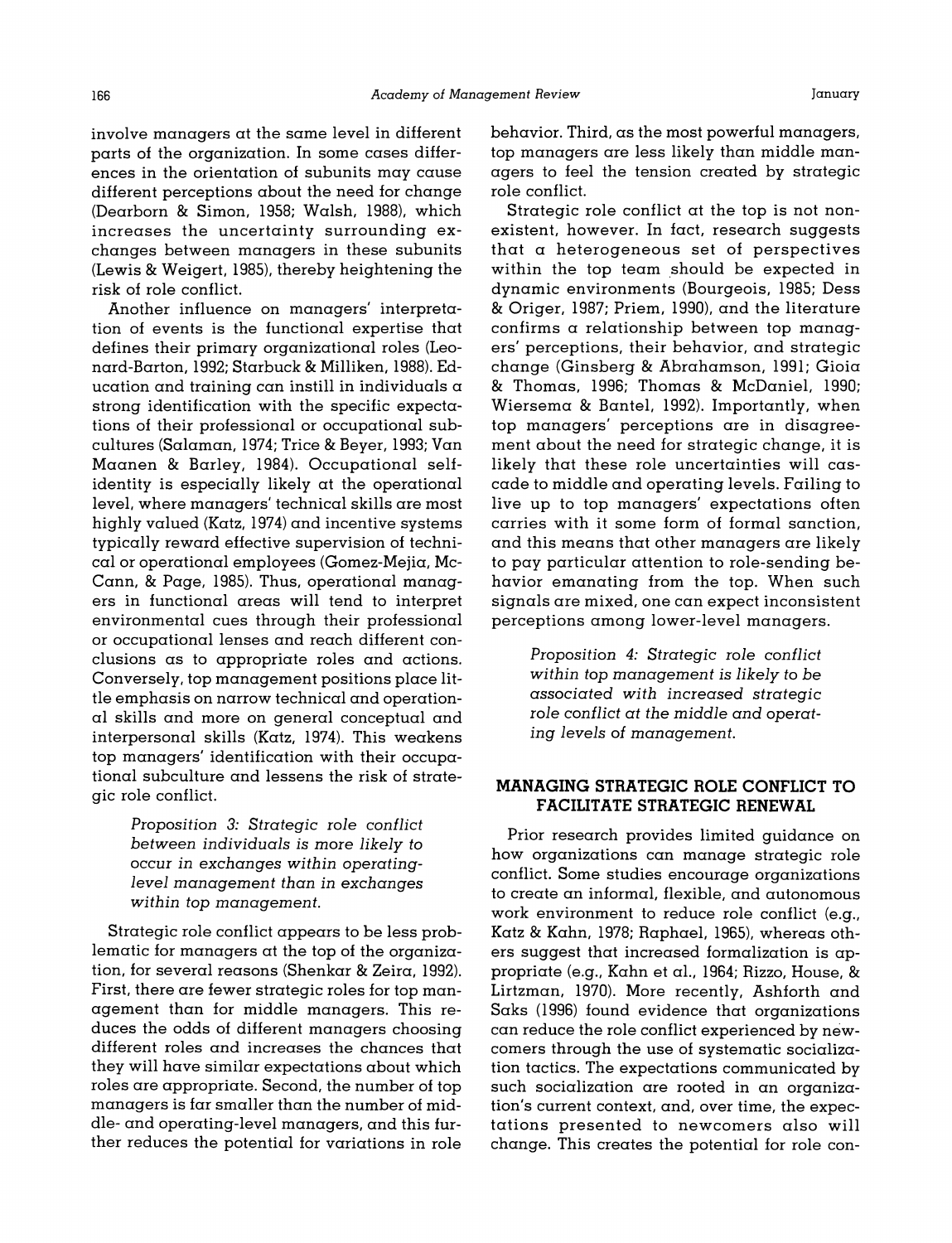**flicts between individuals who were socialized for different contexts. Thus, socialization by itself has limited potential to reduce strategic role conflict across cohorts of managers socialized at different times.** 

**The primary means used by organizations to clarify and align role expectations across their units and groups and to reduce opportunism are organizational controls (Green & Welsh, 1988; Hoskisson & Hitt, 1988; Hoskisson, Hit, & Hill, 1993; Merchant, 1985). By creating consistency in behavioral expectations, controls help to resolve the differences in perception associated with environmental change. Controls signal which cues are important, which behaviors are appropriate, and what kind of result is valuable. This, in turn, reduces ambiguity about each role's importance and the kind of information that is valued. The limits imposed on opportunism by organizational controls helps to reduce threats to the broader relational system. In keeping with Ashforth and Saks's (1996) findings, we believe socialization can support this effort by introducing newcomers to the control system, role expectations, and the relationship between the two.** 

**Approaches to organizational control can be described as a choice between market devices, bureaucratic mechanisms, and clan controls (Ouchi, 1980). These controls vary in the information they require, as well as in their vulnerability to uncertainty and opportunism. They are not, however, mutually exclusive, and an organization may make use of more than one type of organizational control.** 

**Market control occurs when price competition is used to evaluate opportunities and outcomes within the organization. In this setting individuals view their environment as objective and reduce uncertainty by evaluating passively observable data (Daft & Weick, 1984). Thus, market control has the minimum information and social requirements. Although markets rely on a certain degree of reciprocity, they are the most vulnerable to opportunism and uncertainty because they presume self-interested actors. For market control to be effective, there must be minimal goal incongruity between the parties and minimal equivocality of information.** 

**Bureaucratic control entails the use of rules, policies, hierarchical authority, and written documentation to standardize behavior and assess performance. A bureaucracy is characterized by**  **a discovery mode of interpretation (Daft & Weick, 1984) in which staff specialists methodically probe the environment to determine the "correct" answer to a well-specified question. Bureaucracy is less vulnerable in terms of opportunism, but it has the most demanding information requirements. Reliance on rules means that detailed behaviors must be specified in advance, which, in turn, requires a high level of environmental probing to ensure that the behaviors are aligned with the organization's objectives.** 

**Clan control conveys information through traditions and assumes that members' commitment is driven by organizational identification and common culture. Rather than analyzing data or methodically searching for the one right answer, clans reduce uncertainty by inventing both the questions and the answers within their view of the world (Ouchi, 1980). This communality reduces opportunism and equivocality due to the greater similarity of norms, beliefs, and priorities between members. Clan controls create the maximum tolerance for ambiguity in social arrangements, making them appropriate for conditions where behavioral specificity or output measurement is not possible.** 

## **REDUCING CONFLICT BY ALIGNING CONTROLS WITH ENVIRONMENTAL DYNAMISM**

**An organization cannot definitively manage each member's expectations, behaviors, and choices. However, it can shape its members' collective tendencies by clarifying the broad priorities and expectations considered fundamental to organizational effectiveness. In the case of strategic roles, we contend that such clarification may be achieved through the alignment of organizational controls with strategic renewal subprocesses.** 

**The relative importance of the three renewal subprocesses turns on the degree of environmental change and whether such change emanates from factor or product markets. Competence deployment affects changes in positioning strategy and, thus, responds primarily to product market dynamism. Competence definition affects changes in core competencies and, thus, responds primarily to factor market dynamism. Competence modification creates organization-**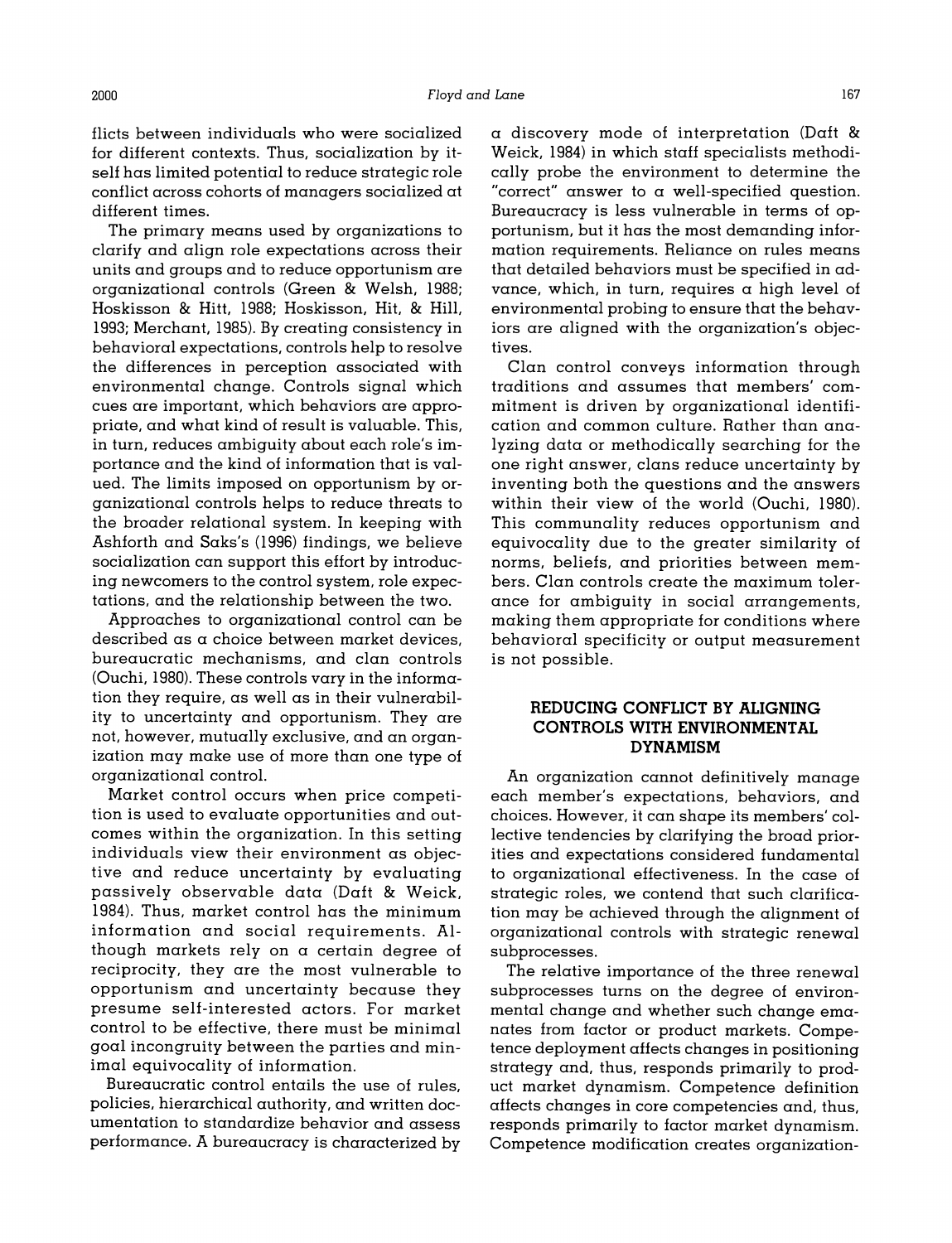# **FIGURE 2 Reducing Strategic Role Conflict: Environmental Contingencies and Organizational Controls**



**Factor market dynamism** 

**al flexibility and, thus, responds to change in either of these markets. By using controls to enact particular subprocesses, therefore, organizations may increase the likelihood that managers receive cues from within the organization that are congruent with cues from the external environment.** 

**Figure 2 combines product and factor market dynamism in order to describe four environmental conditions: stable competition, emergent competition, mature competition, and hypercompetition. This description is consistent with others in the literature (e.g., Abernathy & Clark, 1985; D'Aveni, 1994) and corresponds to differences in renewal subprocesses. In the following section we show how organizational controls may be used to improve the alignment between environmental conditions and the renewal process, thereby reducing strategic role conflict.** 

#### **Stable Competition**

**When conditions in the factor and product markets are relatively stable, strategic renewal becomes a matter of deploying existing competencies according to a well-defined strategy. The uncertainties that exist derive from the**  **search for optimal solutions to well-defined problems. Thus, the strategic roles for middleand operating-level managers can be specified with some degree of certainty.** 

**Unlike either market or clan controls, bureaucratic controls take full advantage of the available information by translating it into rules, procedures, and formal structures. Formal strategic planning, for example, provides behavioral guideposts for middle management. Budgets and action planning provide a similar function at operating levels. Furthermore, bureaucratic controls socialize managers to a common perspective on what the key problems are and how they should be addressed. This significantly reduces uncertainty within individuals about what is expected, increases trust in relational exchanges, and decreases the risk of opportunism. Thus, bureaucratic control reduces strategic role conflict primarily by reducing uncertainty and secondarily by reducing opportunism.** 

> **Proposition 5: When factor and product markets are stable, the use of bureaucratic controls decreases strategic role conflict.**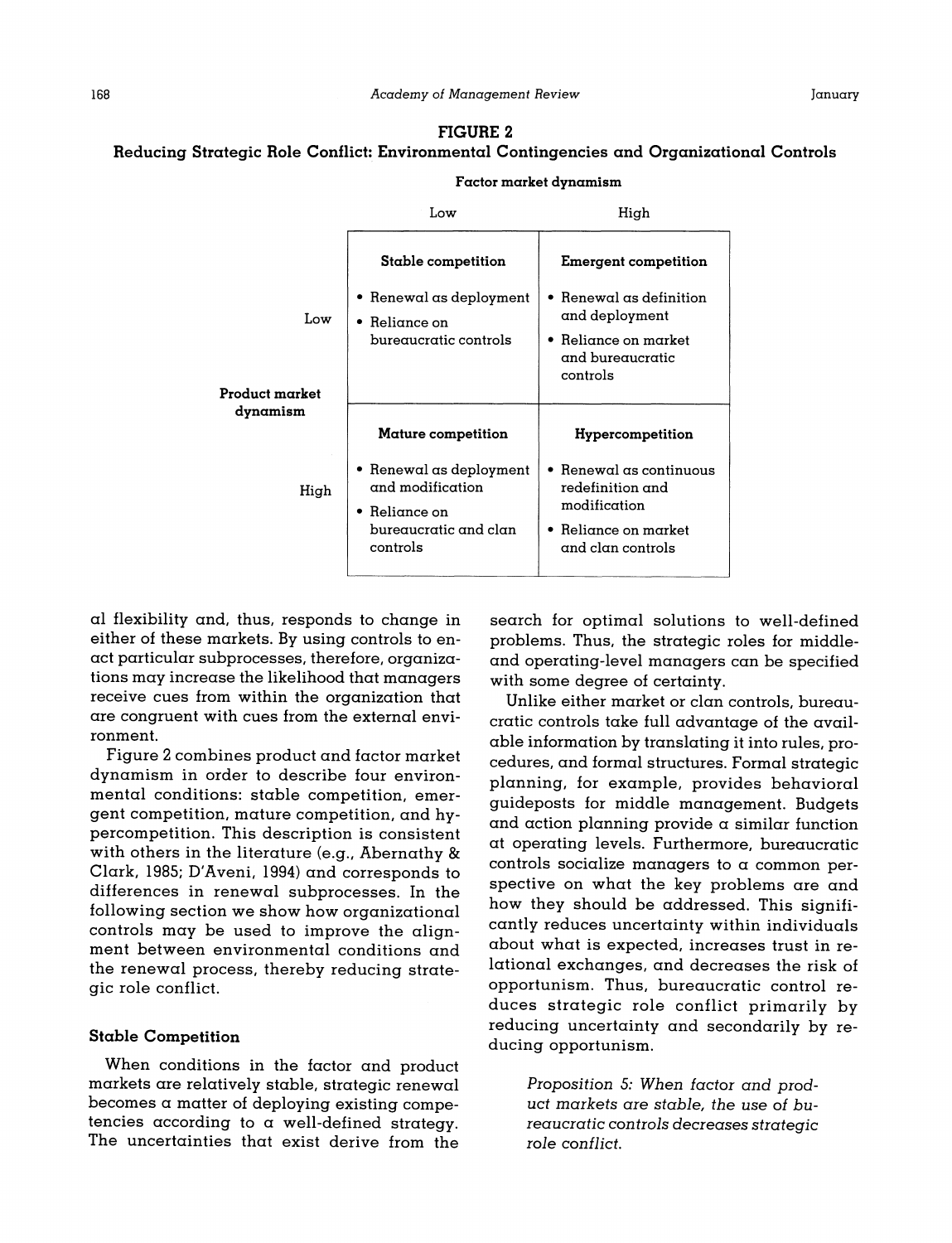### **Mature Competition**

**In mature competition the core technologies underlying the product and production process remain essentially unchanged. Output market dynamism may be high, however, as incumbents compete intently on cost reduction and customer segmentation. Bureaucratic controls remain in place, because at this stage the organization has not abandoned the existing strategy or sought to redefine its competencies.** 

**As the product market environment becomes more dynamic, there may be a need for flexibility, and as the existing routines become more problematic, firms may enter the questioning (modification) phase of strategic renewal. At this point, management recognizes that precise execution of an established strategy is no longer enough. Top managers are unsure about direction, middle managers are uncertain about what to implement, and operating-level managers no longer know what standards define conformance. Since factor markets remain relatively stable, however, the situation calls for the modification rather than the redefinition of firm competencies. To accomplish this, organizations rely on informal guidance for managerial behavior, such as empowering operating-level managers to respond to changing conditions, without specifying their behavior in advance.** 

**Uncertainty about when to be flexible and when to adhere to formal controls creates the need for voice in how managers resolve strategic role conflict (Hirschman, 1970). Voice has the greatest potential to resolve such role conflict constructively because it forces top managers to reconcile the conflict, potentially causing them to recognize the need for change. Without some additional form of control, however, voice may not be selected. Instead, the ambiguity in the situation may lead to opportunistic behavior, such as avoidance or lying (Grover, 1993). Confronted with a conflict between bureaucratic incentives and the need for change, for example, middle managers may choose to ignore pleas for flexibility from operating levels and to lie to top management about the need for additional resources.** 

**Wilkins and Ouchi (1983) suggest that clan control addresses such problems by reinforcing the belief that (1) shared efforts are the best way to realize one's own efforts and (2) both honest and dishonest people will be treated appropri-** **ately in the long run. Shared values, traditions, and beliefs foster trust and dedication to common goals among managers. This increases the likelihood that choices between strategic roles will serve the organization and that such choices will not be made opportunistically. Moreover, a shared mindset permits managers to approach exchange relationships secure in the belief that their partners share the same goals and norms of reciprocity. Clan control reduces strategic role conflict by increasing the likelihood that people see their interests as convergent.** 

> **Proposition 6: When product markets are dynamic and factor markets are stable, a combination of bureaucratic and clan controls decreases strategic role conflict.**

#### **Emerging Competition**

**The opposite competitive environment-low product market and high factor market dynamism-is most commonly found in emerging, technology-intensive industries. The needs of the new market are relatively undifferentiated, and firms compete by leapfrogging competitors. The goal is to develop and deploy a new competence before rivals make it obsolete. This requires the ongoing definition of new competencies and their swift deployment to seize windows of opportunity.** 

**Of the two subprocesses needed in emerging competition, competence definition involves the greatest level of uncertainty. Strategic role conflict arises from uncertainty about which resources to accumulate and about the match between existing competencies and those needed for future competition (termed strategic risk by Cool & Schendel, 1988). The time lag between accumulation in factor markets and deployment in product markets (the source of strategic risk) makes it difficult or impossible to specify behavior in the definition roles and, therefore, obviates the development of bureaucratic controls as a coping mechanism. Moreover, clan controls are ill suited to the necessary level of autonomy and diversity needed in the competence definition process (Burgelman, 1991, 1994). In fact, the definition subprocess may be substantively undermined by the ideological element of clan controls.** 

**Instead, the firm resolves uncertainties about resources and competencies in the definition**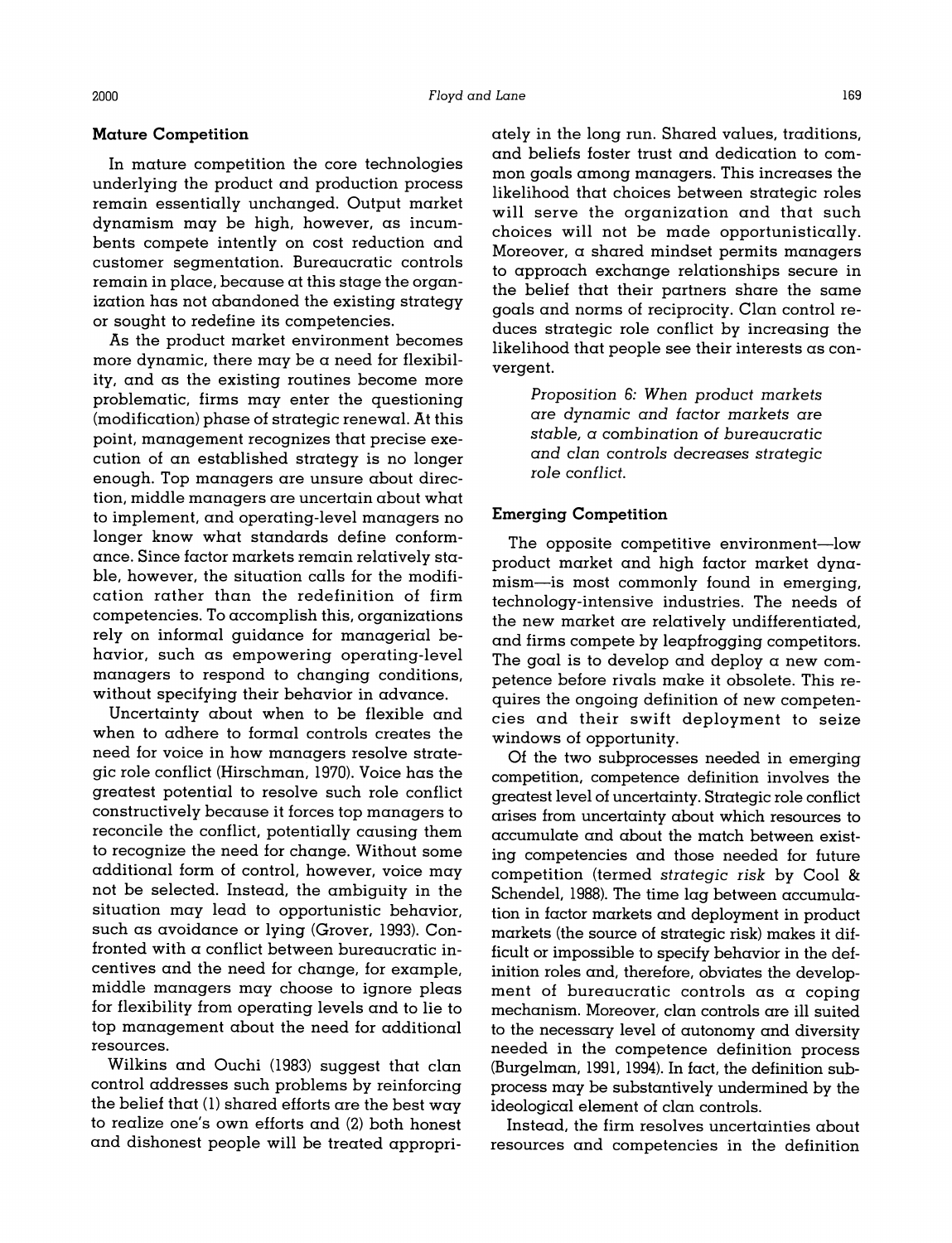**subprocess by nurturing a broad range of ideas and proposals. These compete in a behaviorally ambiguous, intraorganizational market, where they are weighed against one another and selected based on their perceived relationship to accepted criteria (Burgelman, 1991). The "market value" of initiatives within the organization is measured by how well they perform against the criteria. When managers share the belief that the market for ideas and resources operates fairly, then the requisite trust in exchange partners and commitment to the market process will be maintained. This reduces conflict both within individual managers and conflict between roles engaged in relational exchanges. Thus, market control reduces strategic role conflict through a leveling of expectations.** 

**But, if the socialization is incomplete and only some managers understand the "rules of the game," differing expectations will lead to conflicts between managers. The potential for misunderstanding is exacerbated in emerging industries by the need to combine competence definition with competence deployment, often in rapid sequence. These two are the subprocesses with the most divergent set of values, and conflicts between them are likely to be particularly stressful. Moreover, the process of second-order learning associated with the competence definition process makes the choice managers face between deploying and redefining competencies very ambiguous. Managing strategic role conflict, therefore, requires definitional exchanges that are governed by clear financial criteria or other objective standards against which divergent ideas and initiatives can be valued. Widely understood criteria serve to define the value of specific outcomes in the experimenting and championing roles, which helps managers understand when to pursue efficiency in the deployment process and when to foster divergence. Thus, market controls may be combined effectively with bureaucratic controls only in the context of a well-accepted intraorganizational "pricing" mechanism (Ouchi, 1980).** 

**Proposition 7: When factor markets are dynamic and product markets are stable, a combination of market and bureaucratic controls decreases strategic role conflict.** 

**Combining market and bureaucratic controls in this way is not easy. Research suggests that**  **firms often separate competence definition and competence deployment activities by creating parallel organizations (Kanter, 1983), such as new venture divisions (Burgelman, 1983b) or product development teams (Leonard-Barton, 1992). Indeed, the potential for role conflict in such situations may be one reason that firms in emergent industries frequently specialize in either competence definition or deployment activities, but rarely master both. The proliferation of alliances between biotechnology (definition) and pharmaceutical (deployment) firms is one manifestation of this phenomenon.** 

## **Hypercompetition**

**When dynamism is high in both factor and product markets, a firm faces a hypercompetitive environment (D'Aveni, 1994). Under hypercompetition, firms cannot produce a sustainable source of competitive advantage and, instead, compete by creating a series of short-lived advantages. Firms actively work to make all existing positions in their product markets obsolete, including their own. Only by being willing to cannibalize their own positions can they hope to stay ahead. This means that not only success but survival depends on modifying existing competencies while a firm tries to define new competencies that can temporarily differentiate it from its rivals. As one manager observed, managing renewal under these circumstances is like trying to overhaul an airplane while it cruises at 36,000 feet.** 

**In this environment efficient deployment is far less important than managing continual change. Newly defined strategies or competencies begin to be questioned almost immediately. Questioning, however, must develop without stifling entrepreneurship, and the need for competition among ideas must be balanced by the need to work for the common good. Clan controls create an atmosphere of trust, thereby increasing the willingness of managers to use voice as a means to reduce role conflict. Clan controls also provide some assurance that arguments and disputes over competencies or strategies will be settled based on the organization's interests, rather than the interests of particular individuals or groups. Thus, when markets are hypercompetitive, the combination of market and clan controls is best suited to the ongoing need for competence definition and modification.**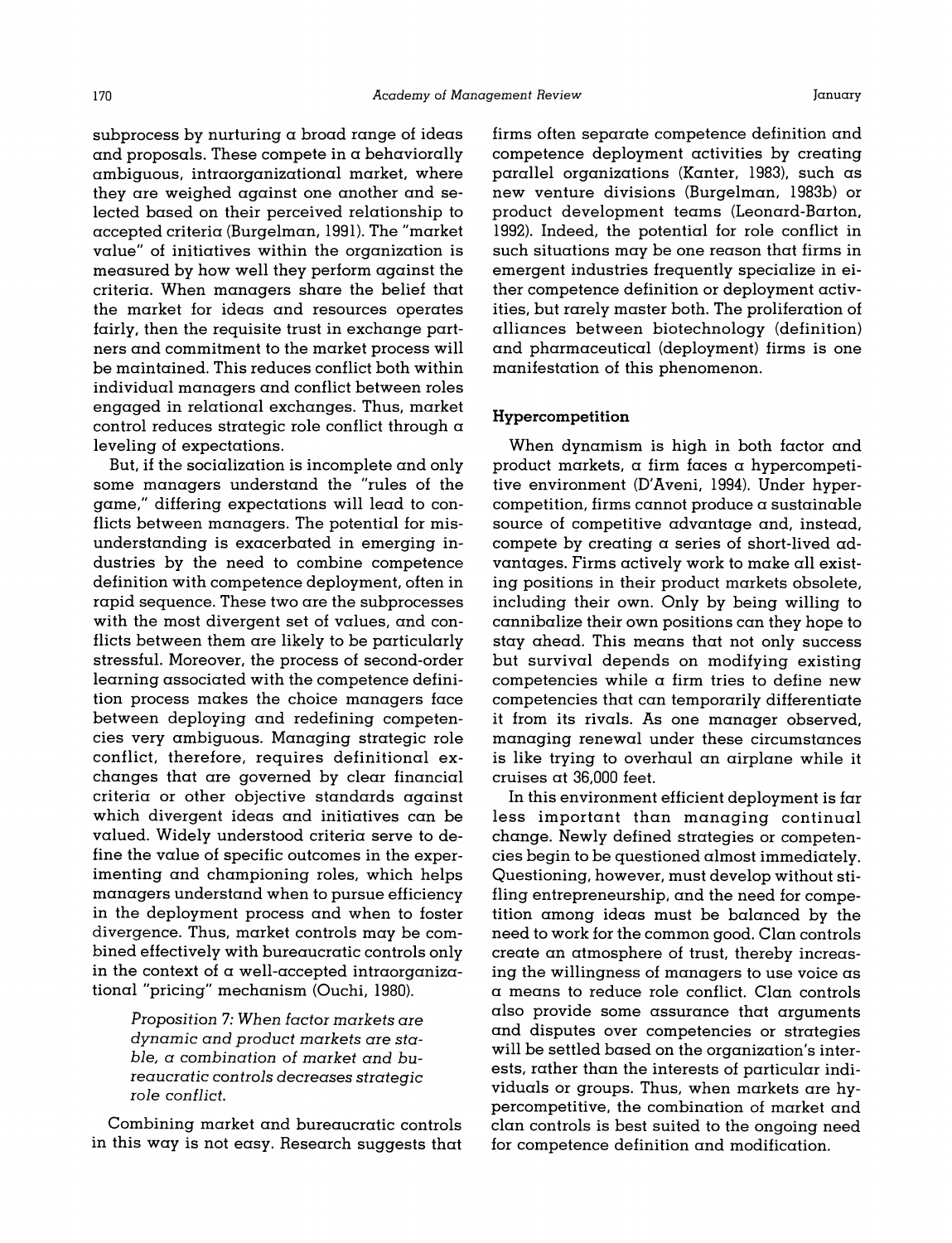**Proposition 8: When factor and product markets are dynamic, a combination of market and clan controls decreases strategic role conflict.** 

**The associations proposed between environmental conditions, types of organizational control, and strategic role conflict are not intended to suggest that firms easily change or combine control systems. Indeed, managers tend to prefer certain forms of control, and many behaviors within an organization are guided by the execution of role scripts that may limit or prevent the recognition of the need to change controls (Ashforth & Fried, 1988). The firm's competitive environment, however, influences the type of uncertainty created in role exchanges and, hence, the type of controls needed to reduce strategic role conflict. Thus, the effective management of strategic renewal requires the ability to recognize what forms of control are appropriate and to implement the needed organizational arrangements.** 

**Proposition 9: The ability to adapt organizational controls to environmental conditions and to combine multiple forms of control is associated with effective strategic renewal.** 

## **DISCUSSION AND CONCLUSION**

**We have argued that understanding the sources of, and remedies for, strategic role conflict is essential for effectively managing strategic renewal. Each renewal subprocess has a different relationship to the firm's existing strategy, which leads to different values, emotional requirements, and time horizons for the associated roles. Environmental change may create role conflicts when individual managers are required to play multiple strategic roles or when change erodes the trust needed for relationships between managers playing different roles. Both forms of strategic role conflict increase uncertainty about managers' actions, and this increases the risk of opportunistic behavior, damages the quality of information shared between managers, disrupts the firm's knowledge development, and hinders the adaptive process. Shifts between renewal subprocesses are necessary and unavoidable, however, owing to changes in factor and product markets. A firm can minimize the strategic role conflict experienced by its managers by recognizing the impli-** **cations of external conditions for managerial behavior and by adopting organizational controls to support appropriate renewal subprocesses.** 

#### **Limitations**

**Although the ten strategic roles represent the cumulative wisdom of a number of scholars and appear to capture the most salient strategic behaviors, the list may not be exhaustive. On balance, however, a more parsimonious and generalizable theory is appropriate for exploring a new construct, such as strategic role conflict.** 

**The present effort is also limited by its exclusive focus on managers. Clearly, other organization members contribute to the strategy process and therefore may be susceptible to strategic role conflict. This is especially likely in organizations that have embraced worker empowerment, self-managed work teams, or other techniques that reduce the distinction between managers and nonmanagers.** 

**Another limitation may be the implicit assumption that in designing organization controls, managers accurately estimate the nature and magnitude of environmental change. Perceptions may be at odds with objective circumstances, and differing environmental assessments between management levels may exacerbate strategic role conflict (Ireland et al., 1987). Additional research is needed to examine the impact of inaccurate or divergent environmental assessments on the renewal process.** 

**Finally, although the model most clearly is applicable at the business unit level, where the differences in the roles of operating, middle, and upper management are the most pronounced, it may also have application at the corporate level. In this context, division heads will play the middle management strategic roles, and, rather than in a single-product market domain, the firm will be competing in multiple-product markets.** 

**In addition, at the corporate level the competence definition subprocess could be organized within a separate unit, such as a new venture division, while operating divisions could become the locus of competence deployment and modification. This would be consistent with the description of strategic renewal in Burgelman's (1983a,b) earlier research. In fact, one of the jus-**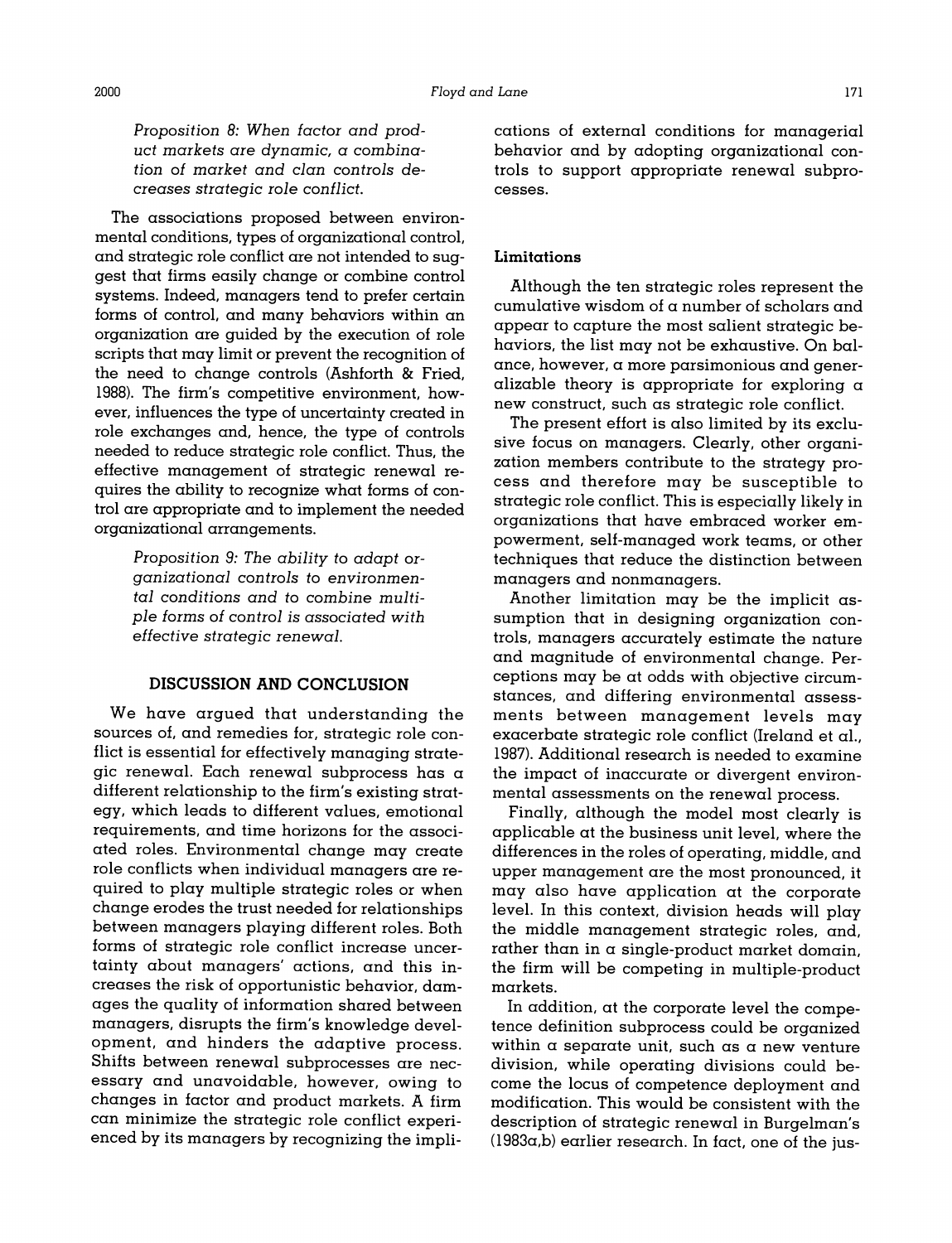**tifications for new venture divisions may be the reduction of strategic role conflict.** 

#### **Implications for Theory and Research**

**Here, we have integrated insights from the strategy process, strategic renewal, and role theory literature and, in doing so, have made contributions to all three areas. Our model suggests a different view of how strategy is made. Established strategy process models stress the need to cultivate cooperation and commitment among organization members through the bureaucratic mechanism of articulating a common goal (Guth & MacMillan, 1986; Hart, 1992; Nutt, 1987). Our model suggests that the process also requires coordination among actors who may not always share goals. Instead of goals, they may coordinate their activity under a system of market or clan controls. Reducing the need for bureaucratic control, this coordinative capability may contribute to the internalization of information and organizational learning (Grant, 1996).** 

**In prior research on strategic renewal, scholars have taken the organization as their unit of analysis. Although this perspective is important, it has resulted in a body of literature that is largely descriptive. By focusing on the alignment of environmental conditions and organizational controls, the model presented here permits a more normative theory. Moreover, in keeping with a basic tenet of strategic management, the model suggests how managerial behavior affects organizational performance (Chakravarthy & Doz, 1992).** 

**Strategic renewal researchers also have relied mainly on case studies (e.g., Johnson, 1988) and mathematical models of organizational change (e.g., Huff et al., 1992). We owe a debt to this work for the roles and processes in our model, but the deductive, normative nature of the propositions and the broad range of firm characteristics (organizational controls, managerial roles, exchanges, trust) make large sample empirical research possible. Indeed, an essential next step will be to test empirically the propositions on the environment, controls, role conflict, and effective renewal.** 

**In the strategic renewal literature researchers have emphasized the influence of rate of environmental change on organizations and have tended to overlook differences between types of environmental change. Our model adds to that** 

**literature by considering changes in two sectors of the environment-factor markets and product markets-and by identifying the organizational implications of each type of change. This results in a more complex and, we believe, more accurate depiction of longitudinal strategic management-one that emphasizes the unique situation each firm faces. In future strategic renewal research scholars should consider the source and type of environmental change, as well as its magnitude.** 

**Our article contributes to role theory by examining in more detail the organizationallevel problems created by role conflict and how organizations attempt to resolve them. Uncertainty about managerial behavior is increased and trust decreased not only by conflicts between strategic roles but, potentially, by conflicts between other kinds of managerial roles. Similarly, organizational controls may ameliorate conflicts between other types of roles by clarifying behavioral expectations. The multilevel perspective in this article complements role theory's traditional focus on individuals and provides a basis for examining differences in role conflict across organizations and industries.** 

# **Implications for Other Areas of Strategic Management**

**The concept of strategic role conflict also has implications in areas of strategy beyond renewal. First, the adoption of new management or compensation practices will be effective only when these organizational controls fit the type of environmental change faced by the firm. This is an important insight, given the tendency of large firms to follow the fashions in management and compensation (Abrahamson, 1991; Micklethwait & Wooldridge, 1996). Our model provides an explanation for why these broad-brush prescriptions often fail to deliver promised performance improvements: both the source and rate of environmental change influence the efficacy of specific organizational controls.** 

**Second, organizations need to be sensitive to the risk of strategic role conflict when implementing major changes. In the growing literature on change management, researchers view resistance as fear of the unknown, an attempt to protect status under the old order, or a failure by top management to communicate the necessity of change**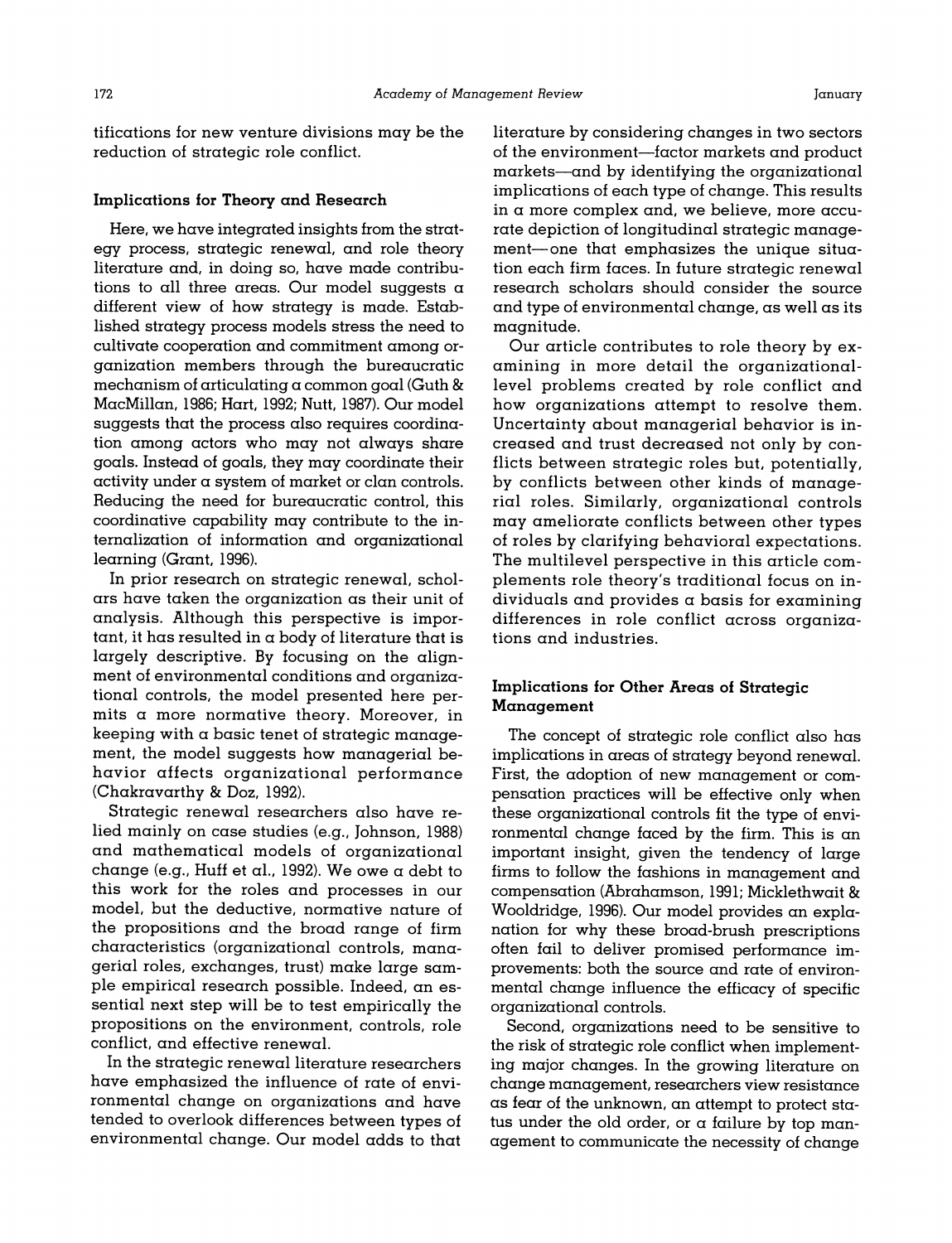**(Kotter, 1995). Our model suggests another explanation: change may create strategic role conflicts that disrupt information exchange and interpersonal trust. Thus, traditional remedies for resistance to change, such as better education and communication, may be ineffective if the value and behavior conflicts of the old and new roles are not addressed. Change initiatives need to be evaluated a priori for their potential to create strategic role conflict and for the adjustments to organizational controls that may be needed.** 

**Third, interorganizational collaboration will be limited by the strategic role conflict within and between the managers assigned to a shared endeavor. Each firm may have a different objective for the collaboration, which may create differing behavioral expectations among managers from the two firms. Our theory suggests that the more similar the environmental change faced by each firm and the more similar the controls used by each firm, the more predictable the role behaviors and exchanges within the alliance will be. This, in turn, will lead to greater trust and more effective collaboration. This reasoning is in keeping with findings regarding national culture similarities in international joint ventures (Lyles & Salk, 1996; Salk, 1996) and similarities in organizational structure and compensation in research and development alliances (Lane & Lubatkin, 1998). Similarly, interorganizational strategic role conflicts may also influence the implementation of mergers and collaborations between units of multinational corporations.** 

**Fourth, the difficulties created by shifts between renewal subprocesses have implications for the life cycles of industries and firms. Frequently, a new industry experiences a shakeout or loss of entrants as it matures. This is due, in part, to the emergence of industry standards that help certain firms while hurting others (Rosenbloom & Cusamano, 1987; Tushman & Anderson, 1986). Our argument suggests that another factor may be strategic role conflict. As an industry matures, the type of change a firm must cope with changes (e.g., from factor market to product market dynamism), requiring a shift in its strategic process. Entrepreneurship theorists long have recognized problems related to a founder's intransigence (e.g., Greiner, 1972). We suggest that the problem may be more widespread-that the shifts in strategic renewal subprocesses needed to maintain firm growth may** 

**create role conflicts for all managers. Additional research in this area could add to the literature on entrepreneurship and industry evolution.** 

**Finally, our model and the concept of strategic role conflict add to the growing literature on knowledge management. Figure 1 suggests that the renewal process is itself a form of organizational learning and that the roles it creates, along with the relationships between those roles, influence how knowledge is developed and utilized. Furthermore, when managers seek to influence a firm's development and use of knowledge through changes in its control systems, they should take into account the relationships between controls, environmental change, and strategic role conflict.** 

#### **REFERENCES**

- **Abernathy, W. J., & Clark, K. B. 1985. Innovation: Mapping the winds of creative destruction. Research Policy, 14: 3-22.**
- **Abrahamson, E. 1991. Managerial fads and fashion: The diffusion and rejection of innovations. Academy of Management Review, 16: 586-612.**
- **Aldrich, H. E. 1979. Organizations and environments. Englewood Cliffs, NJ: Prentice-Hall.**
- **Ansoff, I. 1987. The emerging paradigm of strategic behavior. Strategic Management Journal, 8: 501-515.**
- **Argyris, C. 1976. Single- and double-loop models in research on decision-making. Administrative Science Quarterly, 21: 363-375.** 
	- **Argyris, C. 1977. Doubleloop learning in organizations. Harvard Business Review, 55(5): 115-125.**
	- Argyris, C., & Schön, D. 1978. Organizational learning. Read**ing, MA: Addison-Wesley.**
	- **Ashforth, B., & Saks, A. M. 1995. Work-role transitions: A longitudinal examination of the Nicholson model. Journal of Occupational and Organizational Psychology, 68(2): 157-175.**
	- **Ashforth, B., & Saks, A. M. 1996. Socialization tactics: Longitudinal effects of newcomer adjustment. Academy of Management Journal, 39: 149-178.**
	- **Ashforth, B. E., & Fried, Y. 1988. The mindlessness of organizational behaviors. Human Relations, 4: 305-329.**
	- **Barnett, W. P., & Burgelman, R. A. 1996. Evolutionary perspectives on strategy. Strategic Management Journal, 17(Special Issue): 5-20.**
	- **Barney, J. B. 1991. Firm resources and sustained competitive advantage. Journal of Management, 17: 99-120.**
	- **Bartlett, C., & Ghoshal, S. 1994. Changing the role of top management: Beyond strategy to purpose. Harvard Business Review, 72(6): 79-88.**
	- **Bartlett, C., & Ghoshal, S. 1995a. Changing the role of top management: Beyond structure to processes. Harvard Business Review, 73(1): 79-88.**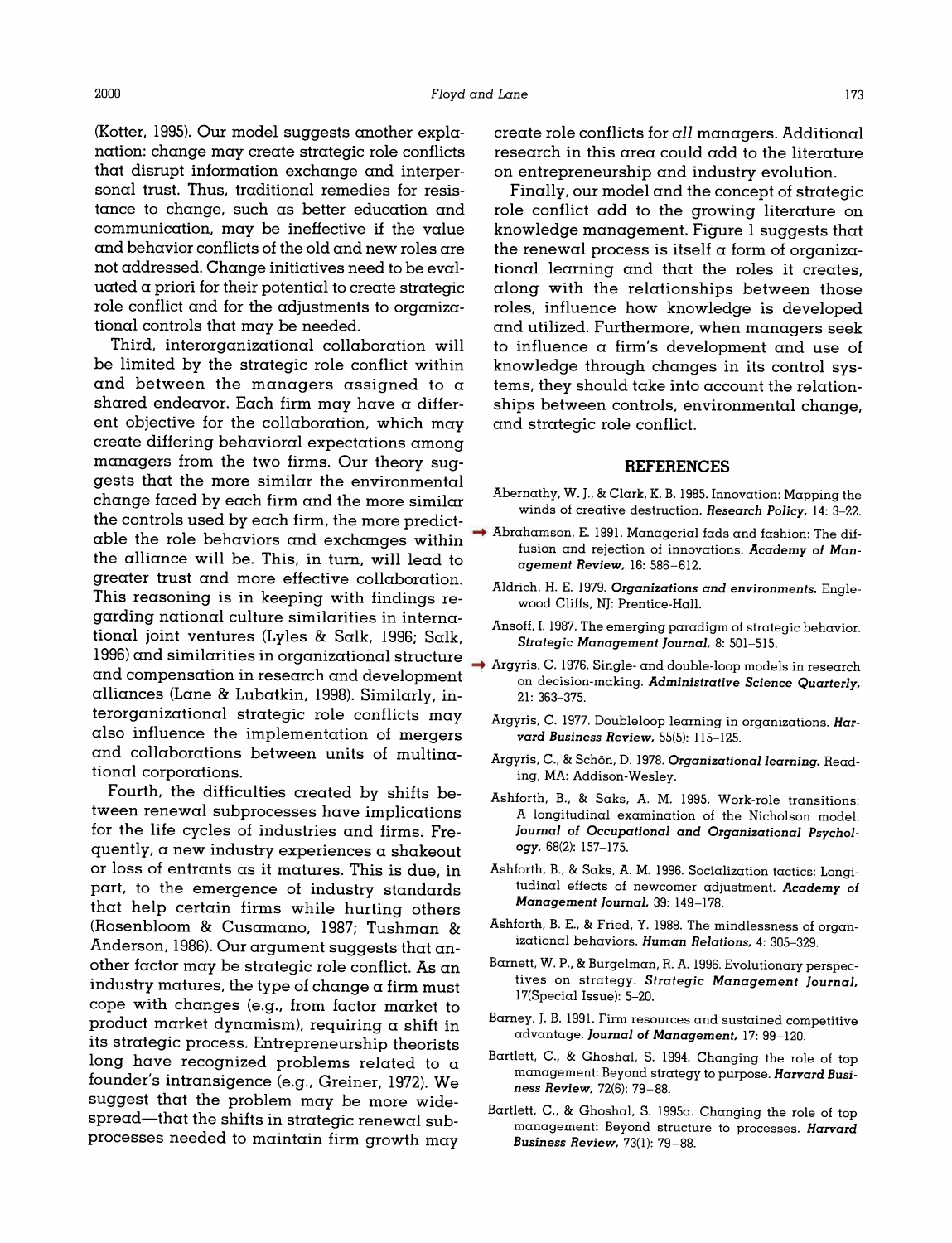- **Bartlett, C., & Ghoshal, S. 1995b. Changing the role of top Daft, R. L., & Weick, K. E. 1984. Toward a model of organizamanagement: Beyond systems to people. Harvard Business Review, 73(3): 132-142.**
- **Beyer, J. M., Chattopadhyay, P., George, E., Glick, W. H., & Pugliese, D. 1997. The selective perception of managers revisited. Academy of Management Journal, 40: 716-737.**
- **Biddle, B. J. 1979. Role theory: Expectations, identities, and behaviors. New York: Academic Press.**
- **Biddle, B. J. 1986. Recent developments in role theory. Annual Review of Sociology, 12: 67-92.** 
	- **Biddle, B. J., & Thomas, E. J. 1966. Role theory: New concepts and research. New York: Wiley.**
	- **Blau, P. M. 1964. Exchange and power in social life. New York: Wiley.**
	- **Bourgeois, L. J. 1985. Strategic goals, perceived uncertainty, and economic performance in volatile environments. Academy of Management Journal, 28: 548-573.**
- → Bourgeois, L. J., & Brodwin, D. 1984. Strategic implementa**tion: Five approaches to an elusive phenomenon. Strategic Management Journal, 5: 241-264.** 
	- **Bower, J. L. 1970. Managing the resource allocation process. Boston, MA: Graduate School of Business Administration, Harvard University.**
- **Brockner, J., Grover, S., Reed, T., DeWitt, R., & O'Malley, M. 1987. Survivor's reactions to layoffs: We get by with a little help for our friends. Administrative Science Quarterly, 32: 526-541.**
- **Burgelman, R. A. 1983a. A model of the interaction of strategic behavior, corporate context, and the concept of strategy. Academy of Management Review, 8: 61-70.**
- → Burgelman, R. A. 1983b. A process model of internal corpo**rate venturing in the diversified major firm. Administrative Science Quarterly, 28: 223-244.**
- → Burgelman, R. A. 1991. Intraorganizational ecology of strat**egy making and organizational adaptation: Theory and field research. Organizational Science, 2: 239-262.** 
	- **Burgelman, R. A. 1994. Fading memories: A process theory of strategic business exit in dynamic environments. Administrative Science Quarterly, 39: 24-56.**
	- **Burgelman, R. A. 1996. A process model of strategic business exit: Implications for an evolutionary perspective on strategy. Strategic Management Journal, 17(Special Issue): 193-214.**
- **Chakravarthy, B. S. 1982. Adaptation: A promising metaphor for strategic management. Academy of Management Review, 7: 35-44.** 
	- **Chakravarthy, B. S., & Doz, Y. 1992. Strategy process research: Focusing on corporate self-renewal. Strategic Management Journal, 13(Special Issue): 5-14.**
	- **Commons, J. R. 1934. Institutional economics. Madison: University of Wisconsin Press.**
- **Cool, K., & Schendel, D. 1988. Performance differences among strategic group members. Strategic Management Journal, 9: 207-223.** 
	- **Cyert, R. M., & March, J. G. 1963. A behavioral theory of the firm. Englewood Cliffs, NJ: Prentice-Hall.**
- **tional interpretation systems. Academy of Management Review, 9: 284-295.**
- **D'Aveni, R. A. 1994. Hypercompetition. New York: Free Press.**
- **Dearborn, D. C., & Simon, H. 1958. Selective perception: A note on the departmental identification of executives. Sociometry, 21: 140-144.**
- **Dess, G. G., & Origer, N. K. 1987. Environment, structure and consensus in strategy formulation: A conceptual integration. Academy of Management Review, 12: 313-330.**
- **Dierickx, I., & Cool, K. 1989. Asset stock accumulation and sustainability of competitive advantage. Management Science, 35: 1504-1511.**
- **Doz, Y. L. 1996. The evolution of cooperation in strategic alliances: Initial conditions or learning processes. Strategic Management Journal, 17(Special Issue): 55-84.**
- **Dunnette, M. D. 1972. Research needs of the future in industrial and organizational psychology. Personnel Psychology, 25: 31-40.**
- **Dutton, J. E., & Ashford, S. J. 1993. Selling issues to top management. Academy of Management Review, 8: 397-428.**
- **Dutton, J. E., Ashford, S. J., O'Neill, R. M., Hayes, E., & Wierba, E. E. 1997. Reading the wind: How middle managers assess the context for selling issues to top managers. Strategic Management Journal, 18: 407-425.**
- → Dutton, J. E., & Duncan, R. B. 1987. The influence of the **strategic planning process on strategic change. Strategic Management Journal, 8: 103-116.**
- **Dutton, J. E., & Jackson, S. E. 1987. Categorizing strategic issues: Links to organizational action. Academy of Management Review, 12: 76-90.** 
	- **Dwyer, R. F., Schurr, P. H., & Oh, S. 1987. Developing buyerseller relationships. Journal of Marketing, 51: 11-27.**
	- **Eisenstadt, S. 1965. Essays on comparative institutions. New York: Wiley.**
	- **Fishbein, M., & Ajzen, I. 1975. Belief, attitude, intention, and behavior: An introduction to theory and research. Reading, MA: Addison-Wesley.**
- **Floyd, S. W., & Wooldridge, B. 1992. Middle management involvement in strategy and its association with strategic type. Strategic Management Journal, 13: 153-167.** 
	- **Floyd, S. W., & Wooldridge, B. 1994. Dinosaurs or dynamos? Recognizing middle management's strategic role. Academy of Management Executive, 8(4): 47-57.**
	- **Floyd, S. W., & Wooldridge, B. 1996. The strategic middle manager. San Francisco: Jossey-Bass.**
	- **Floyd, S. W., & Wooldridge, B. 1997. Middle management's strategic influence and organizational performance. Journal of Management Studies, 34: 465-485.**
- **Friedman, R. A., & Podolny, J. 1992. Differentiation of boundary spanning roles: Labor negotiations and implications for role conflict. Administrative Science Quarterly, 37: 28-47.** 
	- **Gersick, C. 1991. Revolutionary change theories: A multilevel exploration of the punctuated equilibrium paradigm. Academy of Management Review, 16: 10-36.**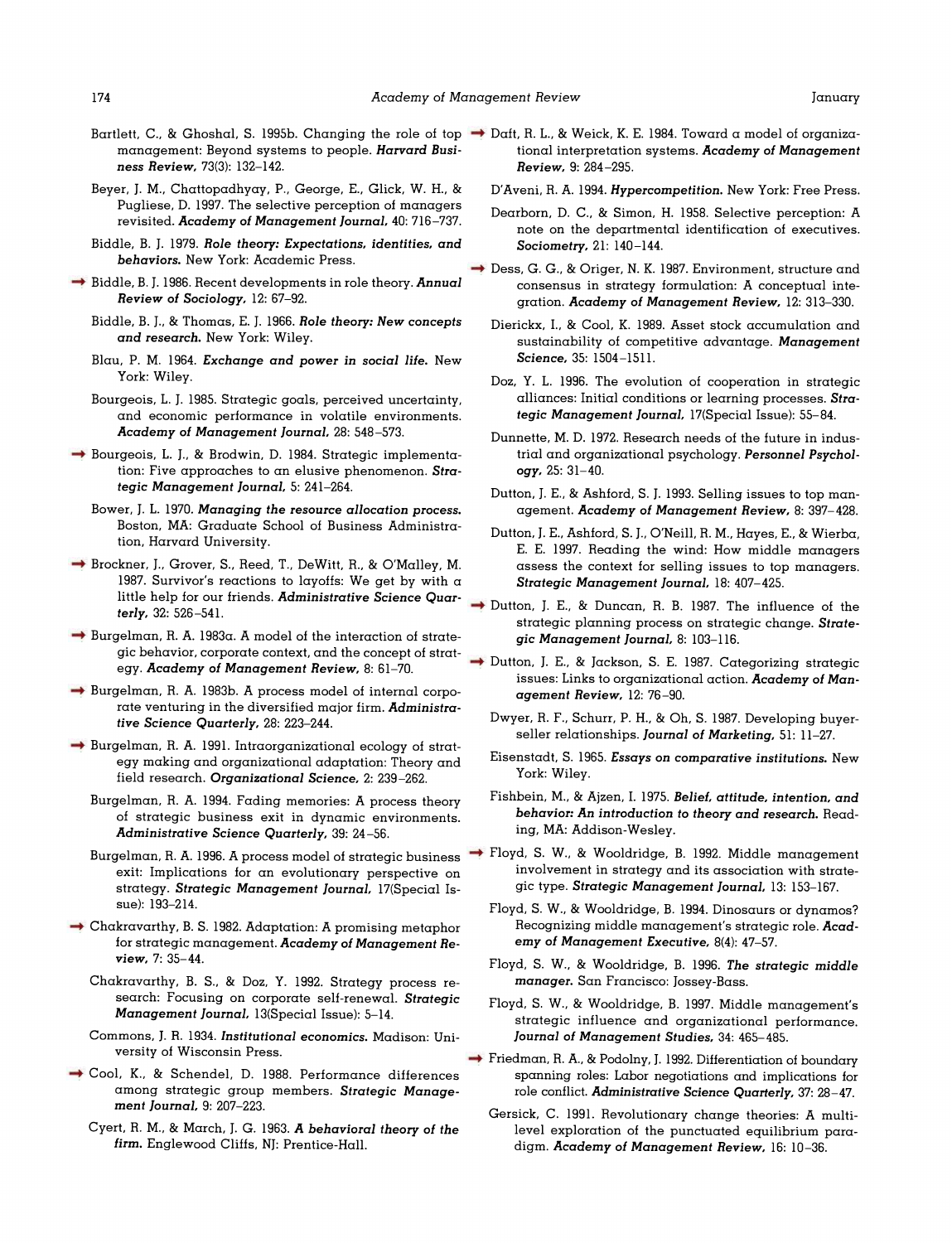- **Ghoshal, S., & Moran, P. 1996. Bad for practice: A critique of the transaction cost theory. Academy of Management Review, 21: 13-47.** 
	- **Ginsberg, A., & Abrahamson, E. 1991. Champions of change and strategic shifts: The role of internal and external change advocates. Journal of Management Studies, 28: 173-190.**
- **Gioia, D. A., & Thomas, J. B. 1996. Identity, image and issue interpretation: Sensemaking during strategic change in academia. Administrative Science Quarterly, 41: 370-403.** 
	- **Gomez-Mejia, L. R., McCann, J. E., & Page, R. C. 1985. The structure of managerial behaviors and rewards. Industrial Relations, 24(1): 147-154.**
	- **Graen, G. 1976. Role-making processes within complex organizations. In M. D. Dunnette (Ed.), Handbook of industrial and organizational psychology: 1201-1245. Chicago: Rand McNally.**
	- **Grant, R. M. 1996. Toward a knowledge-based theory of the firm. Strategic Management Journal, 17(Winter Special Issue): 109-122.**
- **Green, S. G., & Welsh, M. A. 1988. Cybernetics and depen**dence: Reframing the control concept. Academy of Man**agement Review, 13: 287-301.** 
	- **Greiner, L. E. 1972. Evolution and revolution as organizations grow. Harvard Business Review, 50(4):37-46.**
	- **Griesenger, D. W. 1990. The human side of economic organization. Academy of Management Review, 15: 478-499.**
	- **Gross, N., Mason, W. S., & McEachern, A. W. 1958. Explorations in role analysis: Studies of the school superintendency role. New York: Wiley.**
- **Grover, S. L. 1993. Lying, deceit, and subterfuge: A model of dishonesty in the workplace. Organization Science, 4: 478-495.**
- **Guth, W. D., & MacMillan, I. C. 1986. Strategy implementation versus middle management self-interest. Strategic Management Journal, 7: 313-327.** 
	- **Hamel, G., & Prahalad, C. K. 1989. Strategic intent. Harvard Business Review, 67(3): 63-76.**
	- **Hamner, W. C., & Tosi, H. L. 1974. Relationship of role conflict and role ambiguity to job involvement measures. Journal of Applied Psychology, 59: 497-499.**
	- **Hannan, M. T., & Freeman, J. 1989. Organizational ecology. Cambridge, MA: Harvard University Press.**
- **Hart, S. 1992. An integrative framework for strategymaking processes. Academy of Management Review, 17: 327-351.** 
	- **Hirschman, A. 0. 1970. Exit, voice, and loyalty. Cambridge, MA: Harvard University Press.**
	- **Hoskisson, R. E., & Hitt, M. A. 1988. Strategic control systems and relative R&D intensity in large multiproduct firms. Strategic Management Journal, 9: 605-621.**
- **Hoskisson, R. E., Hitt, M. A., & Hill, C. W. L. 1993. Managerial incentives and investments in R&D in large multiproduct firms. Organization Science, 4: 325-341.** 
	- **House, R. J., & Rizzo, J. R. 1972. Role conflict and ambiguity as critical variables in a model of organizational behavior.**

**Organizational Behavior and Human Performance, 7: 467-505.** 

- **Hrebiniak, L. G., & Joyce, W. F. 1984. Implementing strategy. New York: Macmillan.**
- **Huff, J. O., Huff, A. S., & Thomas, H. 1992. Strategic renewal and the interaction of cumulative stress and inertia. Strategic Management Journal, 13: 55-75.**
- **Hurst, D. K., Rush, J. C., & White, R. E. 1989. Top management teams and organizational renewal. Strategic Management Journal, 10: 87-105.**
- **Ireland, R. D., Hitt, M. A., Bettis, R. A., & De Porras, A. 1987. Strategy formulation processes: Differences in perceptions of strength and weaknesses indicators and environmental uncertainty by managerial level. Strategic Management Journal, 8: 469-485.** 
	- **Jackson, S. E., & Schuler, R. A. 1985. A meta-analysis and conceptual critique of research on role ambiguity and role conflict in work settings. Organizational Behavior and Human Decision Processes, 36: 16-78.**
- **Johnson, G. 1988. Rethinking incrementalism. Strategic Management Journal, 9: 75-91.** 
	- **Jones, G. R. 1986. Socialization tactics, self-efficacy, and newcomers' adjustments to organizations. Academy of Management Journal, 29: 262-279.**
	- **Kahn, R. L., Wolfe, D. M., Quinn, R. P., Snoek, J. D., & Rosenthal, R. A. 1964. Occupational stress: Studies in role conflict and ambiguity. New York: Wiley.**
	- **Kanter, R. M. 1983. The change masters. New York: Simon and Schuster.**
	- **Katz, D., & Kahn, R. L. 1978. The social psychology of organizations (2nd ed.). New York: Wiley.**
	- **Katz, R., & Tushman, M. L. 1979. Communication patterns, project performance and task characteristics. Organizational Behavior and Human Performance, 23: 139-162.**
	- **Katz, R. L. 1974. Skills of an effective administrator. Harvard Business Review, 52(5): 90-102.**
	- **Kidder, T. 1981. The soul of a new machine. Boston: Little, Brown.**
- **Kiesler, S., & Sproull, L. 1982. Managerial response to changing environments: Perspectives on problem sensing from social cognition. Administrative Science Quarterly, 27: 548-570.** 
	- **Kogut, B., & Zander, U. 1992. Knowledge of the firm, combinative capabilities, and the replication of technology. Organization Science, 3: 383-397.**
	- **Kotter, J. P. 1995. Leading change: Why transformation efforts fail. Harvard Business Review, 73(2): 56-67.**
- **Lane, P. J., & Lubatkin, M. 1998. Relative absorptive capacity and interorganizational learning. Strategic Management Journal, 19: 461-477.** 
	- **Lane, P. J., Lyles, M. A., & Salk, J. 1998. Relative absorptive capacity, trust, and interorganizational learning in international joint ventures. In M. A. Hitt, J. E. Ricart, & R. D. Nixon (Eds.), Managing strategically in an interconnected world: 374-397. New York: Wiley.**

**Leonard-Barton, D. 1992. Core capabilities and core rigid-**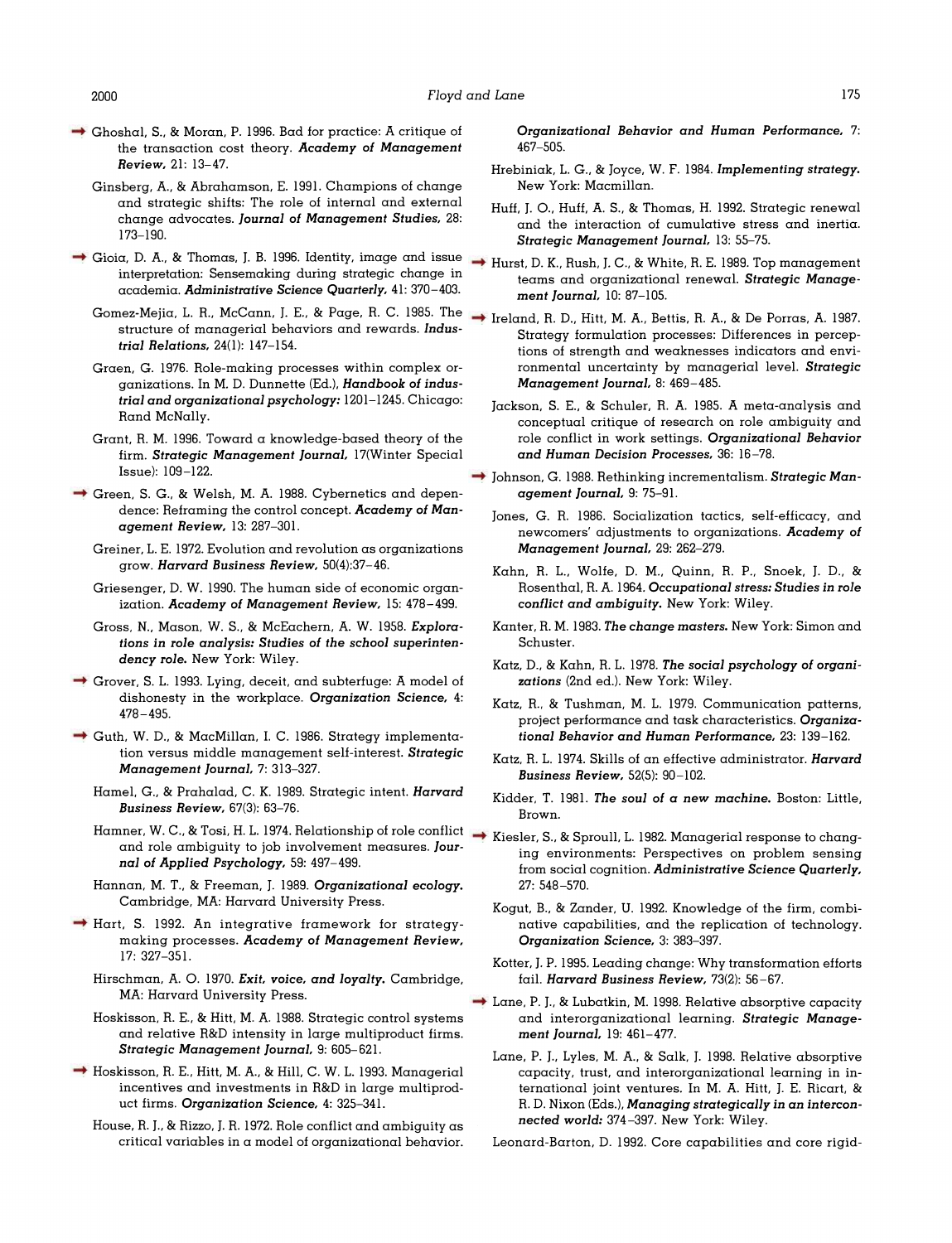**ities: A paradox in managing new product development. Strategic Management Journal, 13(Special Issue): 111-125.** 

- **Levinthal, D. A., & March, J. G. 1993. The myopia of learning. Strategic Management Journal, 14(Special Issue): 95-112.**
- **Lewis, J. D., & Weigert, A. 1985. Trust as social reality. Social Forces, 63: 967-985.** 
	- **Lobel, S. A. 1991. Allocation of investment in work and family roles: Alternative theories and implications for research. Academy of Management Review, 16: 507-521.**
	- **Lobel, S. A., & St. Clair, L. 1992. Effects of family responsibilities, gender, and career identity salience on performance outcomes. Academy of Management Journal, 35: 1057-1069.**
- **Lyles, M. A., & Salk, J. E. 1996. Knowledge acquisition from foreign parents in international joint ventures. Journal of International Business Studies, 27: 877-904.** 
	- **MacNeil, I. R. 1974. The many futures of contract. Southern California Law Review, 47: 691-816.**
	- **March, J. G. 1981. Footnotes to organizational change. Administrative Science Quarterly, 26: 563-577.**
- **Mayer, R. C., Davis, J. H., & Schoorman, F. D. 1995. An integration model of organizational trust. Academy of Management Review, 20: 709-734.** 
	- **Mehra, A., & Floyd, S. W. 1998. Product market heterogeneity, resource imitability and strategic group formation. Journal of Management, 24: 511-532.**
	- **Merchant, K. A. 1985. Organizational controls and discretionary program decision making: A field study. Accounting, Organizations and Society, 10(1): 67-85.**
- **theory. British Journal of Sociology, 8: 106-120.** 
	- **Micklethwait, J., & Wooldridge, A. 1996. The witch doctors: Making sense of the management gurus. New York: Times Books (Random House).**
	- **structure and process. New York: McGraw-Hill.**
	- **Miles, R. H., & Perreault, W. D. 1976. Organizational role tional Behavior and Human Performance, 17: 19-44.**
	- **Mintzberg, H. 1973. The nature of managerial work. New York: Harper & Row.**
	- **Mintzberg, H. 1978. Patterns in strategy formation. Management Science, 25: 934-948.**
	- **Mintzberg, H. 1983. Crafting strategy. Harvard Business Review, 65(4): 66-75.**
- **Nandram, S. S., & Klandermans, B. 1993. Stress experienced by active members of trade unions. Journal of Organizational Behavior, 14: 415-431.**
- **Narayanan, V. K., & Fahey, L. 1982. The micropolitics of strategy formulation. Academy of Management Review, 7: 25-34.** 
	- **Nelson, R. 1991. Why do firms differ and how does it matter? Strategic Management Journal, 12(Special Issue): 61-74.**

 $N$ elson, R., & Winter, S. 1982. *An evolutionary theory of eco- →* Rousseau, D. M. 1990. New hire perceptions of their own and

**nomic change. Cambridge, MA: Harvard University Press.** 

- **Nonaka, I. 1988. Toward middle-up-down management: Accelerating information creation. Sloan Management Review, 29(3): 9-18.**
- **Nonaka, I. 1991. The knowledge-creating company. Harvard Business Review, 69(6): 96-104.**
- **Nonaka, I. 1994. A dynamic theory of organizational knowledge creation. Organization Science, 5: 714-737.**
- **Nutt, P. C. 1987. Identifying and appraising how managers install strategy. Strategic Management Journal, 8: 1-14.** 
	- **Ouchi, W. G. 1980. Markets, bureaucracies, and clans. Administrative Science Quarterly, 25: 120-142.**
	- **Peterson, M. F., Smith, P. B., Akande, A., Ayestaran, S., Bochner, S., Callan, V., Cho, N. G., Jesunino, J. C., D'Amorim, M., Francois, P.-H., Hoffman, K., Koopman, P. L., Leung, K., Lim, T. K., Mortazavi, S., Munnene, J., Radford, M., Ropo, A., Savage, G., Setiadi, B., Sinja, T. N., Sorenson, R., & Viedge, C. 1995. Role conflict, ambiguity, and overload: A 21-nation study. Academy of Management Journal, 38: 429-452.**
	- **Pfeffer, J., & Salancik, G. 1978. The External control of organizations: A resource dependence approach. New York: Harper & Row.**
	- **Porter, M. E. 1980. Competitive strategy. New York: Free Press.**
	- **Prahalad, C. K., & Bettis, R. A. 1986. The dominant logic: A new linkage between diversity and performance. Strategic Management Journal, 7: 485-501.**
	- **Prahalad, C. K., & Hamel, G. 1990. The core competence of the corporation. Harvard Business Review, 68(3): 79-91.**
- **Merton, R. K. 1957. The role-set: Problems in sociological Priem, R. L. 1990. Top management team group factors, consensus, and firm performance. Strategic Management Journal, 11: 469-478.** 
	- **Quinn, J. B. 1980. Strategies for change: Logical incrementalism. Homewood, IL: Irwin.**
- **Miles, R. E., & Snow, C. C. 1978. Organizational strategy, Ranson, S., Hinings, B., & Greenwood, R. 1980. The structuring of organizational structures. Administrative Science Quarterly, 25: 1-17.** 
	- **conflict: Its antecedents and consequences. Organiza-Raphael, E. E. 1965. Power structure and membership dispersion in unions. American Journal of Sociology, 71: 274-283.** 
		- **Ring, P. S., & Van de Ven, A. H. 1989. Formal and information dimensions of transactions. In A. H. Van de Ven, H. L. Angle, & M. S. Poole (Eds.), Research on the management of innovation: 171-192. New York: Harper & Row.**
		- **Ring, P. S., & Van de Ven, A. H. 1994. Developmental processes of cooperative interorganizational relationships. Academy of Management Review, 19: 90-118.**
		- **Rizzo, J. R., House, R. J., & Lirtzman, S. L. 1970. Role conflict and ambiguity in complex organizations. Administrative Science Quarterly, 15: 150-163.** 
			- **Rosenbloom, R. S., & Cusamano, M. A. 1987. Technological pioneering and competitive advantage: The birth of the VCR industry. In M. L. Tushman & W. L. Moore (Eds.), Readings in the management of innovation: 3-22. New York: Harper Business.**
		-